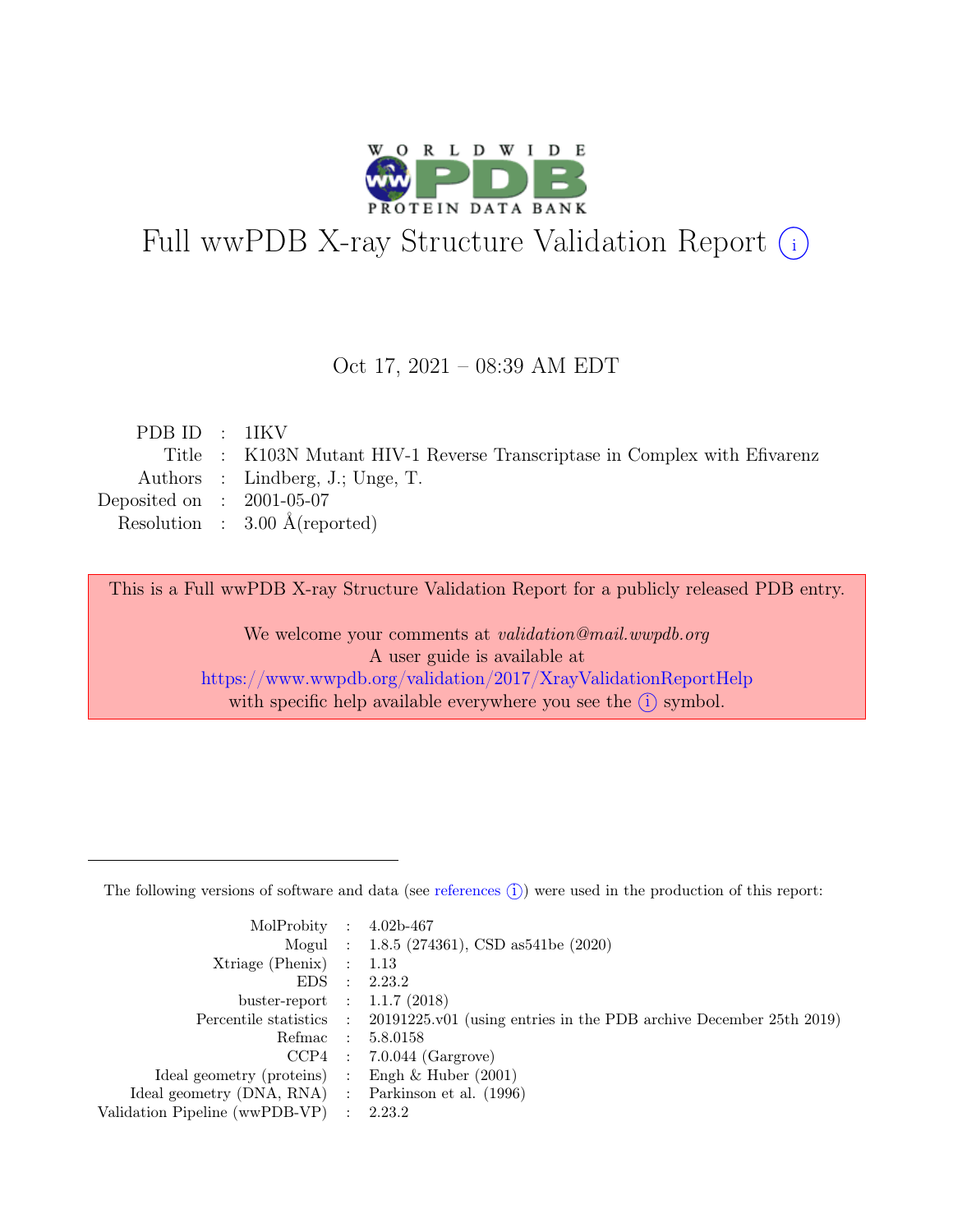# 1 Overall quality at a glance  $(i)$

The following experimental techniques were used to determine the structure: X-RAY DIFFRACTION

The reported resolution of this entry is 3.00 Å.

Percentile scores (ranging between 0-100) for global validation metrics of the entry are shown in the following graphic. The table shows the number of entries on which the scores are based.



| Metric                | Whole archive<br>$(\#Entries)$ | Similar resolution<br>$(\#\text{Entries}, \, \text{resolution range}(\text{\AA}))$ |
|-----------------------|--------------------------------|------------------------------------------------------------------------------------|
| $R_{free}$            | 130704                         | $2092(3.00-3.00)$                                                                  |
| Clashscore            | 141614                         | 2416 (3.00-3.00)                                                                   |
| Ramachandran outliers | 138981                         | $2333(3.00-3.00)$                                                                  |
| Sidechain outliers    | 138945                         | $2336(3.00-3.00)$                                                                  |
| RSRZ outliers         | 127900                         | $1990(3.00-3.00)$                                                                  |

The table below summarises the geometric issues observed across the polymeric chains and their fit to the electron density. The red, orange, yellow and green segments of the lower bar indicate the fraction of residues that contain outliers for  $\geq$ =3, 2, 1 and 0 types of geometric quality criteria respectively. A grey segment represents the fraction of residues that are not modelled. The numeric value for each fraction is indicated below the corresponding segment, with a dot representing fractions <=5% The upper red bar (where present) indicates the fraction of residues that have poor fit to the electron density. The numeric value is given above the bar.

| Mol | ${\rm Chain}$ | Length | Quality of chain |     |          |  |  |
|-----|---------------|--------|------------------|-----|----------|--|--|
|     |               | 560    | 46%              | 47% | $6\%$    |  |  |
|     |               | 197    | .%<br>44%        | 44% | 6%<br>5% |  |  |

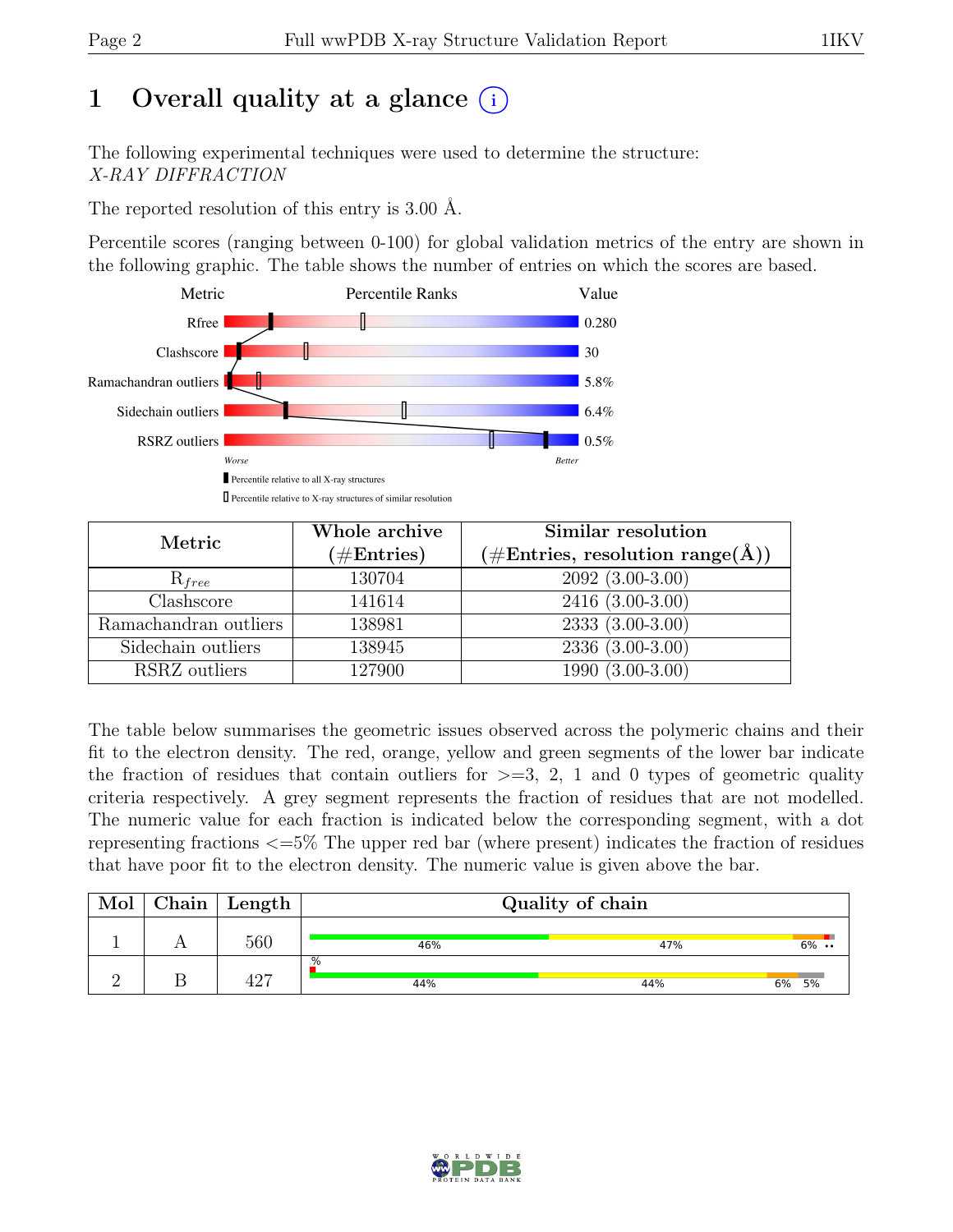# 2 Entry composition (i)

There are 3 unique types of molecules in this entry. The entry contains 7872 atoms, of which 0 are hydrogens and 0 are deuteriums.

In the tables below, the ZeroOcc column contains the number of atoms modelled with zero occupancy, the AltConf column contains the number of residues with at least one atom in alternate conformation and the Trace column contains the number of residues modelled with at most 2 atoms.

• Molecule 1 is a protein called POL POLYPROTEIN.

| Mol | Chain | Residues | Atoms                |      |     |     | ZeroOcc | $\vert$ AltConf $\vert$ Trace |  |  |
|-----|-------|----------|----------------------|------|-----|-----|---------|-------------------------------|--|--|
|     |       | 556      | <b>Total</b><br>4514 | 2921 | 752 | 833 |         |                               |  |  |

There are 2 discrepancies between the modelled and reference sequences:

|     | Chain   Residue   Modelled   Actual |     | Comment                          | Reference |
|-----|-------------------------------------|-----|----------------------------------|-----------|
| 103 | ASN                                 | LYS | engineered mutation   UNP P03366 |           |
| 478 | GLN                                 | GLU | engineered mutation   UNP P03366 |           |

• Molecule 2 is a protein called POL POLYPROTEIN.

| Mol | Chain | $\perp$ Residues | $\rm{Atoms}$  |      |       | $\text{ZeroOcc} \mid \text{AltConf} \mid \text{Trace}$ |  |    |  |
|-----|-------|------------------|---------------|------|-------|--------------------------------------------------------|--|----|--|
|     |       | 404              | Total<br>3337 | 2174 | - 548 | 609                                                    |  | 30 |  |

There is a discrepancy between the modelled and reference sequences:

|      | Chain   Residue   Modelled   Actual |     | Comment                                    | Reference |
|------|-------------------------------------|-----|--------------------------------------------|-----------|
| 1103 | ASN                                 | LYS | $\pm$ engineered mutation $\pm$ UNP P03366 |           |

• Molecule 3 is (-)-6-CHLORO-4-CYCLOPROPYLETHYNYL-4-TRIFLUOROMETH YL-1,4-DIHYDRO-2H-3,1-BENZOXAZIN-2-ONE (three-letter code: EFZ) (formula:  $C_{14}H_9ClF_3NO_2$ ).

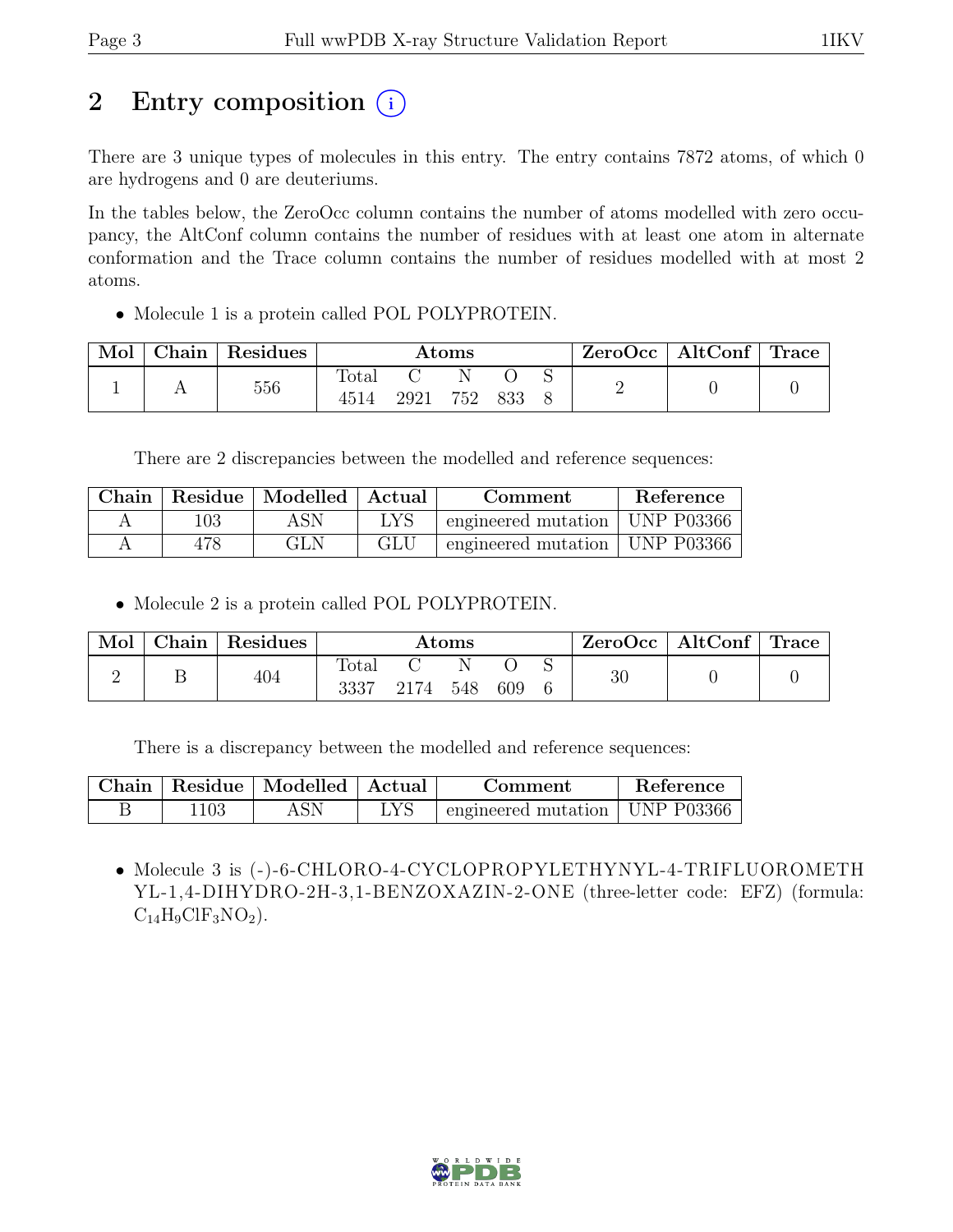

| Mol | Chain   Residues | $\rm{Atoms}$ |               |  |  | ZeroOcc   AltConf |  |  |
|-----|------------------|--------------|---------------|--|--|-------------------|--|--|
|     |                  | <b>Total</b> | $\Box$ $\Box$ |  |  |                   |  |  |

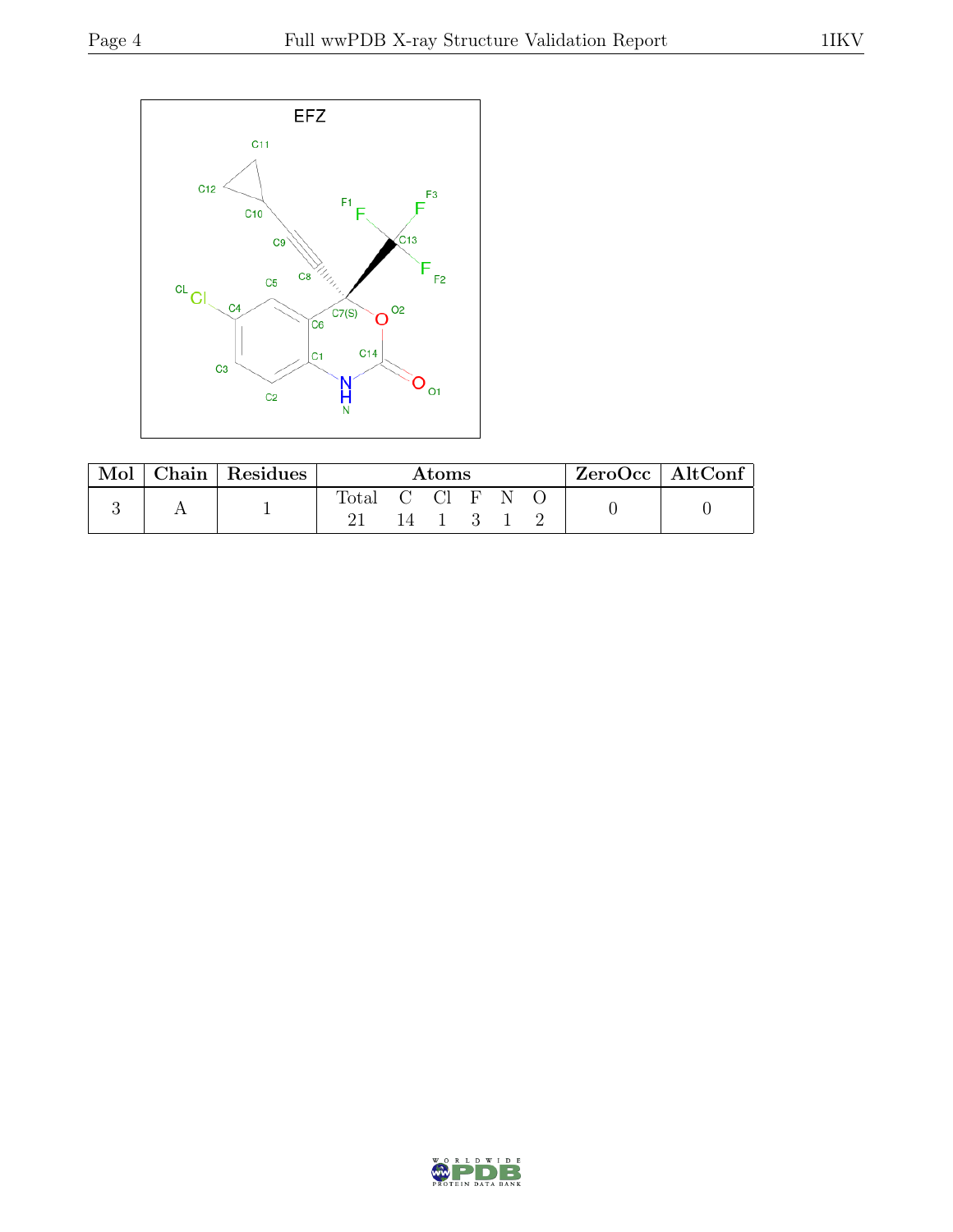# 3 Residue-property plots  $(i)$

These plots are drawn for all protein, RNA, DNA and oligosaccharide chains in the entry. The first graphic for a chain summarises the proportions of the various outlier classes displayed in the second graphic. The second graphic shows the sequence view annotated by issues in geometry and electron density. Residues are color-coded according to the number of geometric quality criteria for which they contain at least one outlier:  $green = 0$ , yellow  $= 1$ , orange  $= 2$  and red  $= 3$  or more. A red dot above a residue indicates a poor fit to the electron density (RSRZ > 2). Stretches of 2 or more consecutive residues without any outlier are shown as a green connector. Residues present in the sample, but not in the model, are shown in grey.



• Molecule 1: POL POLYPROTEIN

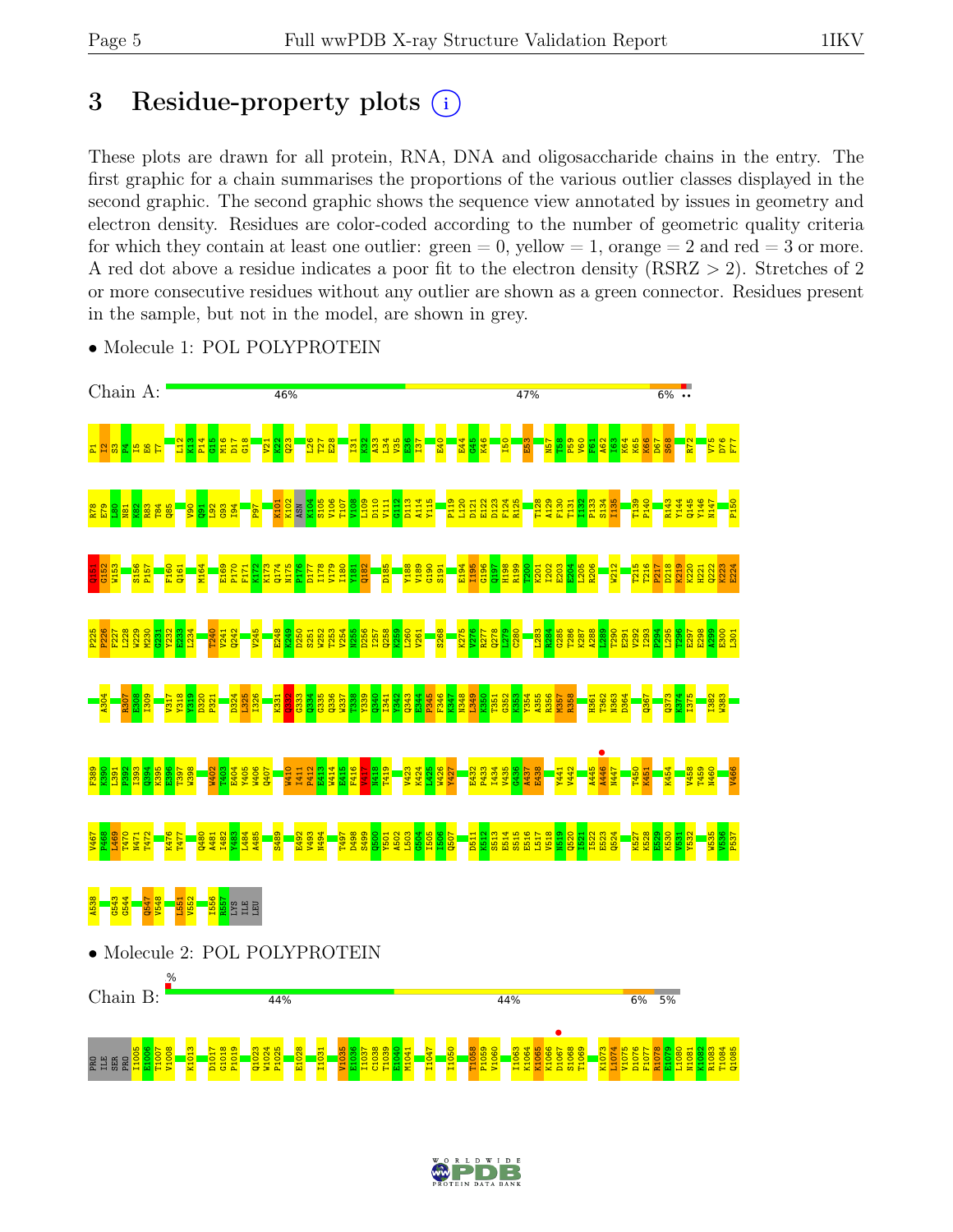

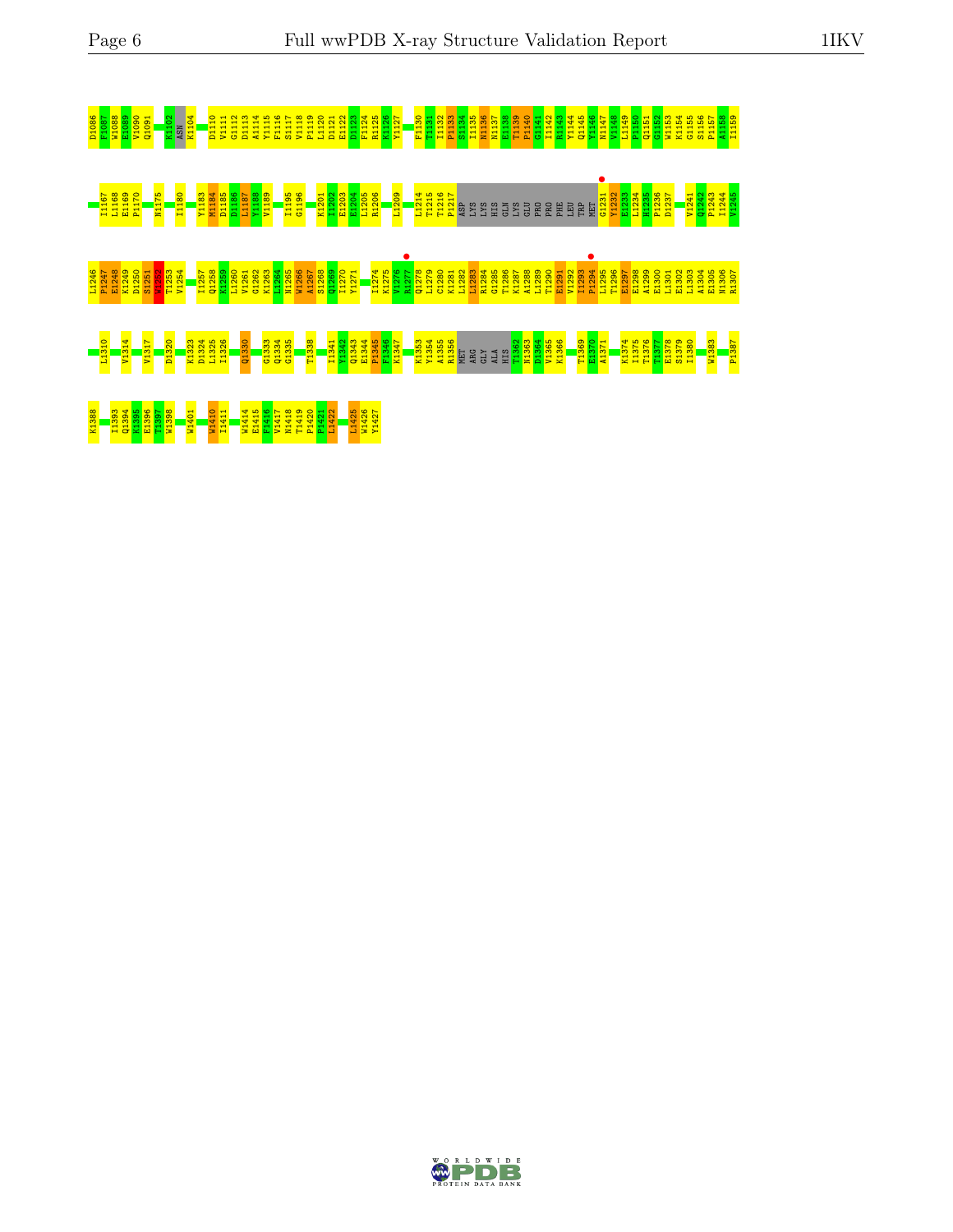# 4 Data and refinement statistics  $(i)$

| Property                                                         | Value                                           | <b>Source</b>  |
|------------------------------------------------------------------|-------------------------------------------------|----------------|
| Space group                                                      | C 2 2 21                                        | Depositor      |
| Cell constants                                                   | 157.17Å 156.15Å<br>119.63Å                      |                |
| a, b, c, $\alpha$ , $\beta$ , $\gamma$                           | $90.00^\circ$<br>$90.00^\circ$<br>$90.00^\circ$ | Depositor      |
| Resolution $(A)$                                                 | 24.84<br>$-3.00$                                | Depositor      |
|                                                                  | 24.83<br>$-2.80$                                | <b>EDS</b>     |
| $%$ Data completeness                                            | 87.3 (24.84-3.00)                               | Depositor      |
| (in resolution range)                                            | 83.9 (24.83-2.80)                               | <b>EDS</b>     |
| $\mathrm{R}_{merge}$                                             | 0.15                                            | Depositor      |
| $\mathrm{R}_{sym}$                                               | (Not available)                                 | Depositor      |
| $\langle I/\sigma(I) \rangle$ <sup>1</sup>                       | $1.17$ (at 2.80Å)                               | Xtriage        |
| Refinement program                                               | <b>CNS</b>                                      | Depositor      |
| $R, R_{free}$                                                    | 0.228<br>0.294<br>$\ddot{\phantom{a}}$          | Depositor      |
|                                                                  | 0.219<br>0.280<br>$\ddot{\phantom{a}}$          | DCC            |
| $R_{free}$ test set                                              | $1524$ reflections $(4.98\%)$                   | wwPDB-VP       |
| Wilson B-factor $(A^2)$                                          | 61.5                                            | Xtriage        |
| Anisotropy                                                       | 0.161                                           | Xtriage        |
| Bulk solvent $k_{sol}(\text{e}/\text{A}^3), B_{sol}(\text{A}^2)$ | 0.27, 43.8                                      | <b>EDS</b>     |
| L-test for $\overline{\text{twinning}}^2$                        | $< L >$ = 0.48, $< L2$ > = 0.31                 | <b>Xtriage</b> |
| Estimated twinning fraction                                      | $\overline{\text{No}}$ twinning to report.      | Xtriage        |
| $F_o, F_c$ correlation                                           | 0.89                                            | <b>EDS</b>     |
| Total number of atoms                                            | 7872                                            | wwPDB-VP       |
| Average B, all atoms $(A^2)$                                     | 52.0                                            | wwPDB-VP       |

Xtriage's analysis on translational NCS is as follows: The largest off-origin peak in the Patterson function is 3.60% of the height of the origin peak. No significant pseudotranslation is detected.

<sup>&</sup>lt;sup>2</sup>Theoretical values of  $\langle |L| \rangle$ ,  $\langle L^2 \rangle$  for acentric reflections are 0.5, 0.333 respectively for untwinned datasets, and 0.375, 0.2 for perfectly twinned datasets.



<span id="page-6-1"></span><span id="page-6-0"></span><sup>1</sup> Intensities estimated from amplitudes.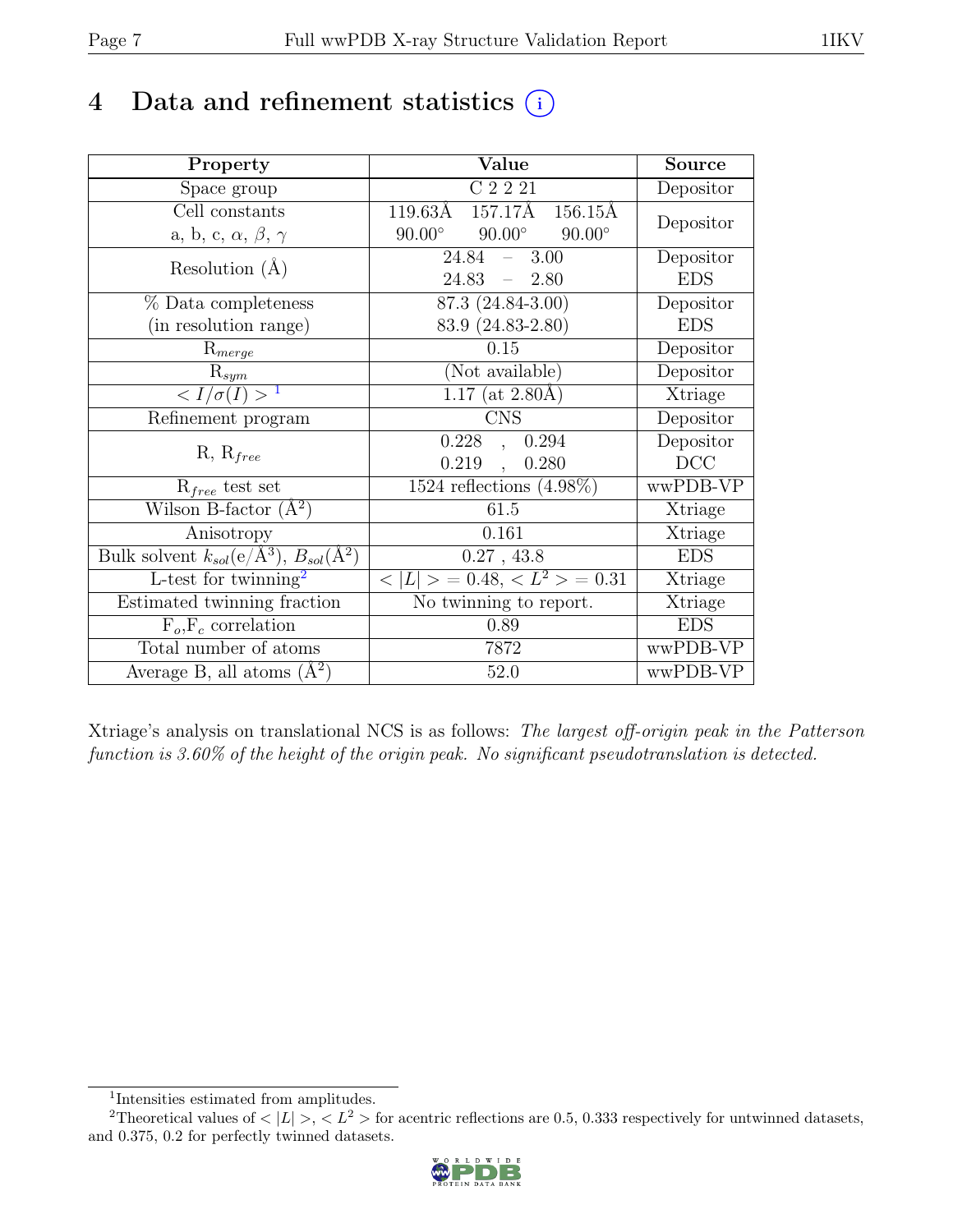# 5 Model quality  $(i)$

# 5.1 Standard geometry  $(i)$

Bond lengths and bond angles in the following residue types are not validated in this section: EFZ

The Z score for a bond length (or angle) is the number of standard deviations the observed value is removed from the expected value. A bond length (or angle) with  $|Z| > 5$  is considered an outlier worth inspection. RMSZ is the root-mean-square of all Z scores of the bond lengths (or angles).

| Mol      | Chain        |             | Bond lengths | Bond angles |             |  |
|----------|--------------|-------------|--------------|-------------|-------------|--|
|          |              | <b>RMSZ</b> | # $ Z  > 5$  | RMSZ        | # $ Z  > 5$ |  |
|          |              | 0.41        | 0/4631       | 0.65        | 0/6291      |  |
| $\Omega$ | <sub>B</sub> | 0.42        | 0/3430       | 0.65        | 0/4660      |  |
| All      | All          | 0.42        | 0/8061       | 0.65        | 10951       |  |

There are no bond length outliers.

There are no bond angle outliers.

There are no chirality outliers.

There are no planarity outliers.

### 5.2 Too-close contacts  $(i)$

In the following table, the Non-H and H(model) columns list the number of non-hydrogen atoms and hydrogen atoms in the chain respectively. The H(added) column lists the number of hydrogen atoms added and optimized by MolProbity. The Clashes column lists the number of clashes within the asymmetric unit, whereas Symm-Clashes lists symmetry-related clashes.

| Mol |      |      |     | Chain   Non-H   H(model)   H(added)   Clashes   Symm-Clashes |
|-----|------|------|-----|--------------------------------------------------------------|
|     | 4514 | 4565 | 273 |                                                              |
|     | 3337 | 3365 | 212 |                                                              |
|     |      |      |     |                                                              |
|     | 7872 | 7938 |     |                                                              |

The all-atom clashscore is defined as the number of clashes found per 1000 atoms (including hydrogen atoms). The all-atom clashscore for this structure is 30.

All (468) close contacts within the same asymmetric unit are listed below, sorted by their clash magnitude.

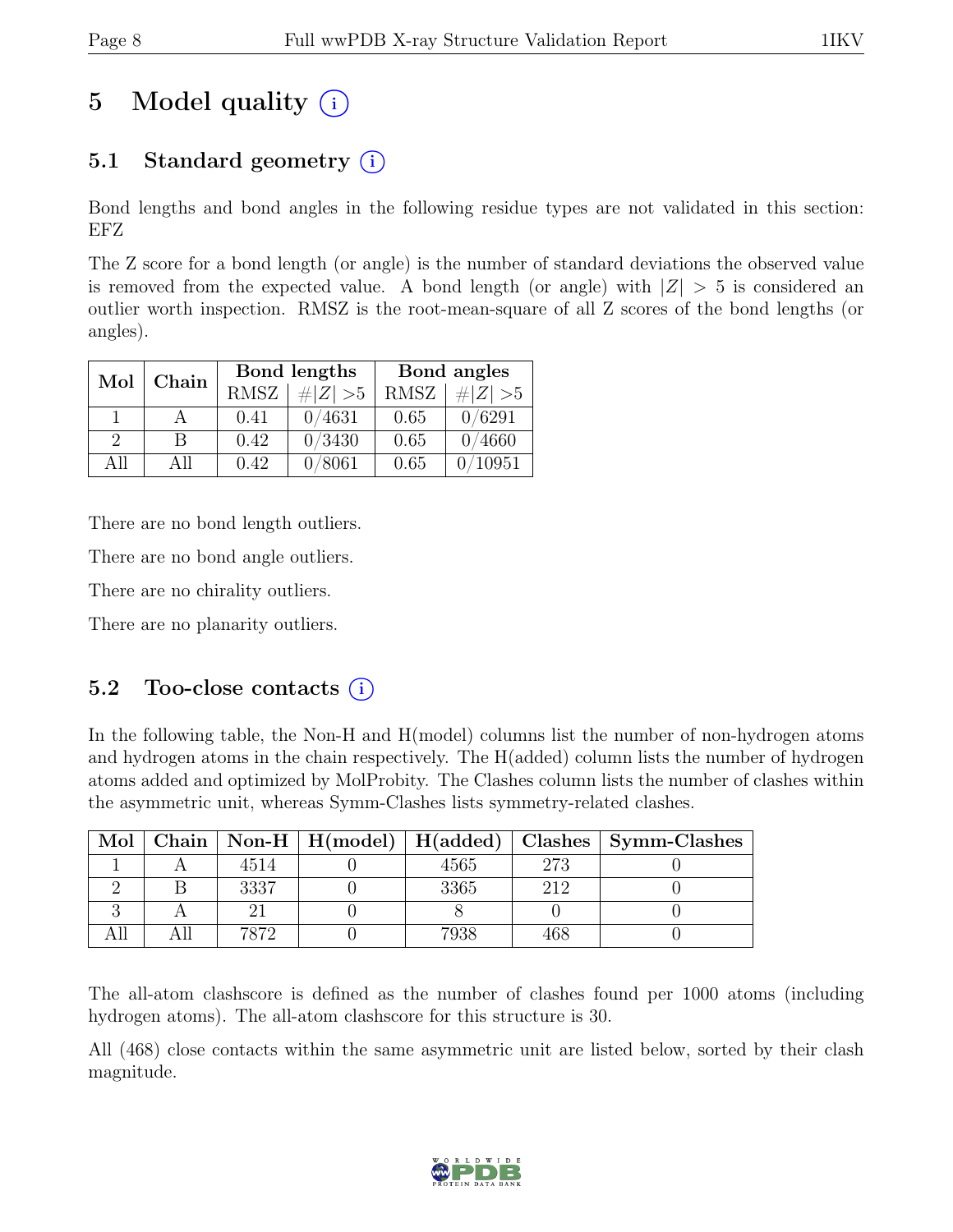| Atom-1                 | Atom-2            | Interatomic      | Clash           |
|------------------------|-------------------|------------------|-----------------|
|                        |                   | distance $(\AA)$ | overlap $(\AA)$ |
| 1:A:223:LYS:HG3        | 1:A:224:GLU:H     | 1.05             | 1.09            |
| 2:B:1283:LEU:HD13      | 2:B:1293:ILE:HB   | 1.37             | 1.05            |
| 1:A:278:GLN:HE21       | 1:A:298:GLU:HB2   | 1.20             | 1.03            |
| 1:A:139:THR:HG22       | 1:A:140:PRO:HD2   | 1.48             | 0.94            |
| 2:B:1246:LEU:HD12      | 2:B:1307:ARG:HB3  | 1.47             | 0.93            |
| 1:A:228:LEU:HD22       | 1:A:242:GLN:HE21  | 1.32             | 0.92            |
| 2:B:1274:ILE:HG23      | 2:B:1306:ASN:HD22 | 1.34             | 0.91            |
| 1:A:307:ARG:HG3        | 1:A:307:ARG:HH11  | 1.36             | 0.90            |
| 1: A:223: LYS: HG3     | 1:A:224:GLU:N     | 1.87             | 0.89            |
| 1:A:458:VAL:HG21       | 1:A:547:GLN:HE22  | 1.37             | 0.89            |
| 1:A:351:THR:HG22       | 1: A:352: GLY: H  | 1.38             | 0.87            |
| 1:A:225:PRO:HA         | 1:A:226:PRO:O     | 1.75             | 0.85            |
| 1:A:458:VAL:HB         | 1:A:548:VAL:HG22  | 1.56             | 0.85            |
| 1:A:485:ALA:O          | 1:A:489:SER:HB2   | 1.76             | 0.83            |
| 1:A:351:THR:HG22       | 1: A:352: GLY:N   | 1.93             | 0.82            |
| 1:A:180:ILE:HG12       | 1:A:189:VAL:HG22  | 1.62             | 0.82            |
| 1:A:543:GLY:HA3        | 2:B:1284:ARG:HB3  | 1.59             | 0.82            |
| 2:B:1365:VAL:O         | 2:B:1369:THR:HG23 | 1.81             | 0.80            |
| 1:A:417:VAL:HG22       | 1:A:419:THR:HG23  | 1.64             | 0.79            |
| 2:B:1279:LEU:HD12      | 2:B:1282:LEU:HD22 | 1.63             | 0.79            |
| 1:A:543:GLY:H          | 2:B:1284:ARG:HD2  | 1.48             | 0.78            |
| 1: A: 139: THR: CG2    | 1:A:140:PRO:HD2   | 2.12             | 0.78            |
| 1:A:107:THR:HB         | 1:A:223:LYS:HB3   | 1.64             | 0.78            |
| 2:B:1287:LYS:HD3       | 2:B:1291:GLU:OE2  | 1.82             | 0.78            |
| 1:A:458:VAL:HG21       | 1:A:547:GLN:NE2   | 1.99             | 0.77            |
| 2:B:1249:LYS:HD2       | 2:B:1251:SER:HB3  | 1.67             | 0.77            |
| 1:A:389:PHE:HB3        | 1:A:391:LEU:HD21  | 1.66             | 0.77            |
| 2:B:1059:PRO:HG2       | 2:B:1076:ASP:HB3  | 1.67             | 0.77            |
| 2:B:1274:ILE:CG2       | 2:B:1306:ASN:HD22 | 1.96             | 0.77            |
| 2:B:1263:LYS:HE2       | 2:B:1425:LEU:HA   | 1.66             | 0.77            |
| 1:A:33:ALA:O           | 1:A:37:ILE:HG13   | 1.85             | 0.76            |
| 1:A:458:VAL:CG2        | 1:A:547:GLN:HE22  | 1.97             | 0.76            |
| 2:B:1013:LYS:HE3       | 2:B:1085:GLN:HB3  | 1.67             | 0.76            |
| 2:B:1050:ILE:CG2       | 2:B:1145:GLN:HG2  | 2.15             | 0.76            |
| 1:A:223:LYS:CG         | 1:A:224:GLU:H     | 1.89             | 0.76            |
| 2:B:1247:PRO:O         | 2:B:1248:GLU:HG3  | 1.86             | 0.76            |
| 1:A:278:GLN:NE2        | 1:A:298:GLU:HB2   | 1.98             | 0.75            |
| 1:A:543:GLY:CA         | 2:B:1284:ARG:HB3  | 2.17             | 0.74            |
| 2:B:1254:VAL:HG12      | 2:B:1258:GLN:HE21 | $1.52\,$         | 0.74            |
| 1:A:450:THR:O          | 1:A:451:LYS:HB2   | 1.88             | 0.73            |
| 1: A: 131: THR: HG22   | 1:A:143:ARG:HG2   | 1.70             | 0.73            |
| 2:B:1168:LEU:HD13      | 2:B:1180:ILE:HD13 | 1.70             | 0.73            |
| Continued on next page |                   |                  |                 |

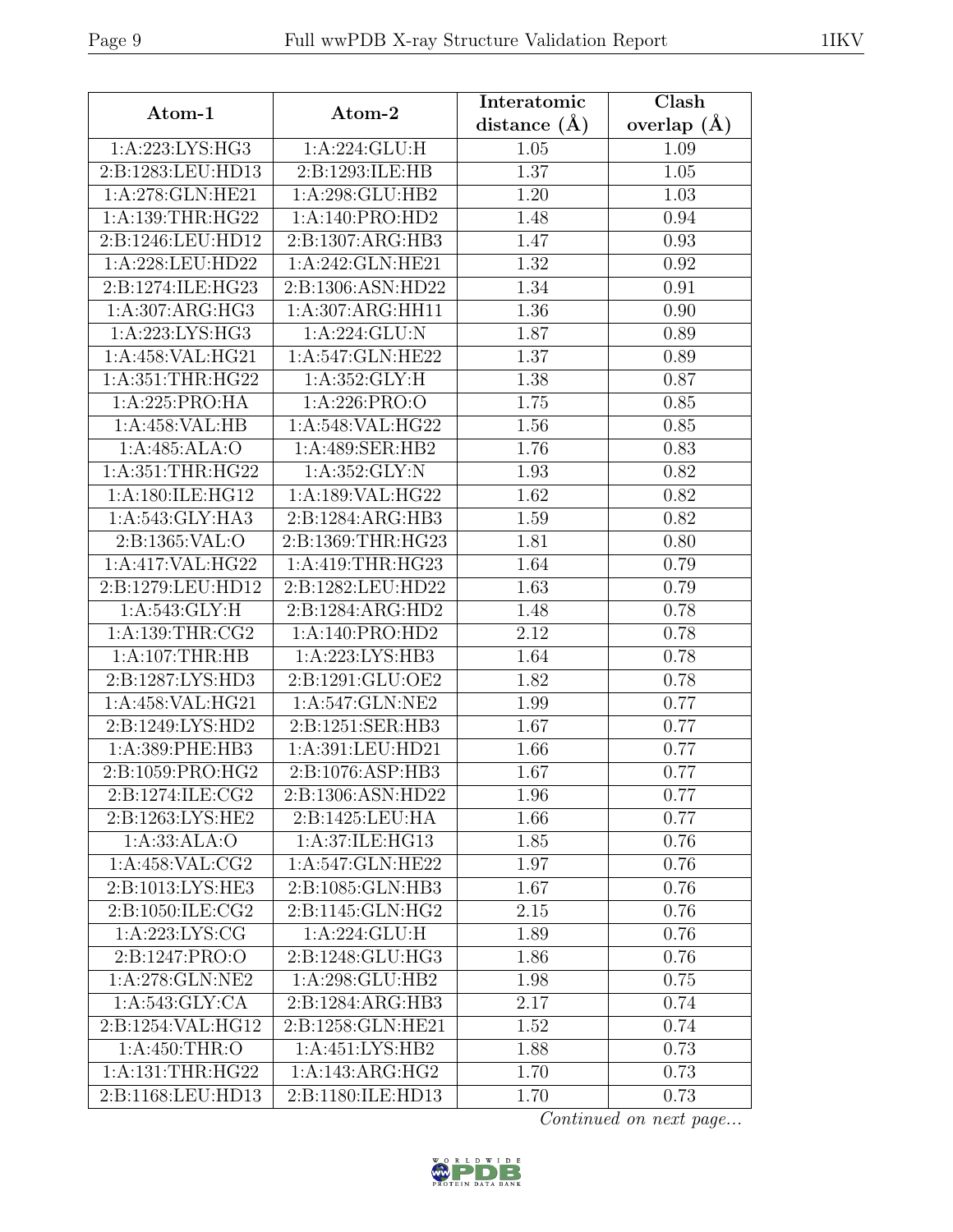|                      |                    | Interatomic    | Clash         |
|----------------------|--------------------|----------------|---------------|
| Atom-1               | Atom-2             | distance $(A)$ | overlap $(A)$ |
| 1:A:26:LEU:CD2       | 1:A:133:PRO:HG2    | 2.18           | 0.73          |
| 1: A:351:THR:CG2     | 1: A:352: GLY: H   | 2.02           | 0.73          |
| 2: B: 1086: ASP:     | 2:B:1090:VAL:HG22  | 1.89           | 0.73          |
| 1: A:31: ILE: O      | 1:A:35:VAL:HG23    | 1.89           | 0.72          |
| 2:B:1301:LEU:O       | 2:B:1305:GLU:HB2   | 1.89           | 0.72          |
| 1:A:28:GLU:HG2       | 1:A:135:ILE:HG23   | 1.70           | 0.72          |
| 1: A:501: TYR: CZ    | 1:A:505:ILE:HD11   | 2.25           | 0.71          |
| 1:A:219:LYS:HD2      | 1:A:220:LYS:HG2    | 1.72           | 0.71          |
| 1:A:151:GLN:HE21     | 1:A:152:GLY:N      | 1.88           | 0.71          |
| 1: A: 307: ARG: HG3  | 1:A:307:ARG:NH1    | 2.02           | 0.71          |
| 2:B:1231:GLY:O       | 2:B:1232:TYR:HB3   | 1.91           | 0.70          |
| 1: A:441:TYR:CE2     | 1: A:544: GLY:HA3  | 2.26           | 0.69          |
| 1:A:278:GLN:HG3      | 1:A:298:GLU:HB3    | 1.75           | 0.69          |
| 2:B:1203:GLU:HA      | 2:B:1206:ARG:HD3   | 1.74           | 0.69          |
| 1: A:518: VAL:O      | 1:A:522:ILE:HG13   | 1.92           | 0.69          |
| 1:A:169:GLU:HB3      | 1:A:170:PRO:HD3    | 1.73           | 0.69          |
| 1:A:218:ASP:HB3      | 1: A:219: LYS: HE2 | 1.75           | 0.69          |
| 2:B:1184:MET:O       | 2:B:1185:ASP:HB2   | 1.92           | 0.69          |
| 2:B:1074:LEU:HD21    | 2:B:1411:ILE:HD11  | 1.74           | 0.68          |
| 2:B:1156:SER:HB2     | 2:B:1157:PRO:HD3   | 1.75           | 0.68          |
| 1:A:151:GLN:O        | 1: A: 153: TRP:N   | 2.23           | 0.68          |
| 2:B:1296:THR:O       | 2:B:1300:GLU:HG2   | 1.94           | 0.68          |
| 2:B:1169:GLU:HB3     | 2:B:1170:PRO:HD3   | 1.75           | 0.67          |
| 1:A:426:TRP:O        | 1:A:427:TYR:HB3    | 1.92           | 0.67          |
| $1:$ A:131:THR:CG2   | 1:A:143:ARG:HG2    | 2.25           | 0.67          |
| 1:A:21:VAL:HB        | 1:A:59:PRO:HD3     | 1.76           | 0.66          |
| 1:A:278:GLN:HG3      | 1: A:298: GLU:CB   | 2.25           | 0.66          |
| 1:A:458:VAL:CB       | 1:A:548:VAL:HG22   | 2.26           | 0.66          |
| 1: A:27:THR:O        | 1:A:31:ILE:HG13    | 1.95           | 0.66          |
| 2:B:1065:LYS:HB3     | 2:B:1068:SER:OG    | 1.95           | 0.66          |
| 2:B:1266:TRP:CE3     | 2:B:1425:LEU:HD21  | 2.30           | 0.65          |
| 1: A:60: VAL: CG2    | 1:A:130:PHE:HB2    | 2.27           | 0.64          |
| 1:A:106:VAL:HG13     | 1:A:225:PRO:HG2    | 1.79           | 0.64          |
| 2:B:1060:VAL:HG12    | 2:B:1075:VAL:HG22  | 1.78           | 0.64          |
| 2:B:1414:TRP:HD1     | 2:B:1414:TRP:O     | 1.80           | 0.64          |
| 1: A: 139: THR: HG22 | 1:A:140:PRO:CD     | 2.26           | 0.64          |
| 2:B:1248:GLU:CD      | 2:B:1307:ARG:HH12  | 2.01           | 0.64          |
| 2:B:1063:ILE:HD13    | 2:B:1074:LEU:HD13  | 1.78           | 0.64          |
| 1:A:277:ARG:HD2      | 1:A:336:GLN:OE1    | 1.98           | 0.64          |
| 1:A:402:TRP:CD1      | 1:A:402:TRP:C      | 2.71           | 0.64          |
| 2:B:1253:THR:O       | 2:B:1257:ILE:HG22  | 1.98           | 0.64          |

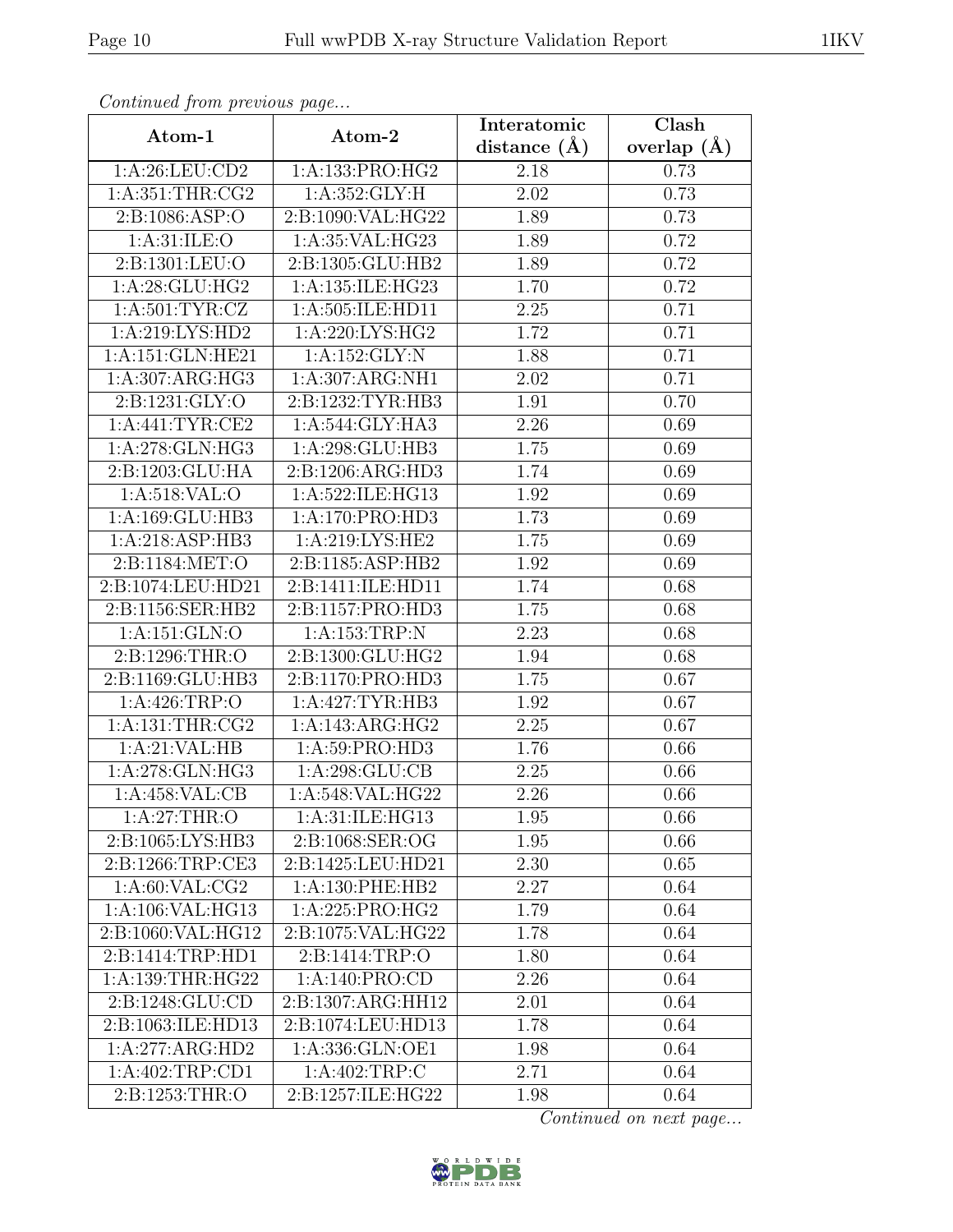| contentable provisions page<br>Atom-1 | Atom-2              | Interatomic    | Clash         |
|---------------------------------------|---------------------|----------------|---------------|
|                                       |                     | distance $(A)$ | overlap $(A)$ |
| 1:A:195:ILE:HD11                      | 1:A:199:ARG:NH2     | 2.12           | 0.64          |
| 1: A:21: VAL: CG2                     | 1:A:79:GLU:HG3      | 2.28           | 0.63          |
| 1:A:441:TYR:O                         | 1:A:548:VAL:HG21    | 1.97           | 0.63          |
| 1:A:44:GLU:HB2                        | 1:A:46:LYS:HG2      | 1.79           | 0.63          |
| 2:B:1090:VAL:HG23                     | 2: B: 1091: GLN: N  | 2.11           | 0.63          |
| 2:B:1278:GLN:HB3                      | $2:$ B:1298:GLU:HG3 | 1.80           | 0.63          |
| 1:A:494:ASN:HB3                       | 2:B:1289:LEU:HD12   | 1.80           | 0.63          |
| 1: A: 131: THR: HG21                  | 1:A:143:ARG:NH1     | 2.14           | 0.62          |
| 1:A:406:TRP:CH2                       | 2:B:1418:ASN:HA     | 2.34           | 0.62          |
| 2:B:1076:ASP:OD1                      | 2:B:1078:ARG:HB2    | 1.99           | 0.62          |
| 1:A:218:ASP:HB3                       | 1:A:219:LYS:CE      | 2.29           | 0.62          |
| 2: B: 1031: ILE: O                    | 2:B:1035:VAL:HG13   | 1.99           | 0.62          |
| 2:B:1073:LYS:NZ                       | 2:B:1130:PHE:CZ     | 2.63           | 0.62          |
| 2:B:1251:SER:O                        | 2:B:1252:TRP:HB2    | 1.99           | $0.62\,$      |
| 2:B:1353:LYS:HG2                      | 2:B:1354:TYR:N      | 2.15           | 0.62          |
| $1:A:458:VAL: \overline{CB}$          | 1:A:547:GLN:HE22    | 2.12           | 0.62          |
| 1: A:466: VAL: CG2                    | 1:A:551:LEU:HD13    | 2.30           | 0.61          |
| 1: A:64: LYS:HB3                      | 1: A:68: SER: HA    | 1.83           | 0.61          |
| 1:A:301:LEU:O                         | 1:A:304:ALA:HB3     | 2.00           | 0.61          |
| 2:B:1353:LYS:HG2                      | 2:B:1354:TYR:H      | 1.65           | 0.61          |
| 2:B:1122:GLU:CD                       | 2:B:1122:GLU:H      | 2.03           | 0.61          |
| 2:B:1153:TRP:CE2                      | 2:B:1155:GLY:HA3    | 2.36           | 0.61          |
| 2:B:1216:THR:HB                       | 2:B:1217:PRO:CD     | 2.30           | 0.61          |
| 1:A:356:ARG:HG2                       | 1:A:356:ARG:HH11    | 1.66           | 0.60          |
| 1:A:1:PRO:O                           | 1:A:2:ILE:HG13      | 2.01           | 0.60          |
| 1:A:219:LYS:CD                        | 1:A:220:LYS:HG2     | 2.32           | 0.60          |
| 2:B:1275:LYS:N                        | 2:B:1306:ASN:HD21   | 1.99           | 0.60          |
| 2:B:1279:LEU:O                        | 2:B:1282:LEU:HB2    | 2.01           | 0.60          |
| 2:B:1296:THR:HG22                     | 2:B:1297:GLU:OE1    | 2.02           | 0.59          |
| 1:A:395:LYS:HD3                       | 1:A:414:TRP:CZ2     | 2.37           | 0.59          |
| 2:B:1167:ILE:O                        | 2:B:1170:PRO:HD2    | 2.01           | 0.59          |
| 1:A:26:LEU:HD23                       | 1:A:133:PRO:HG2     | 1.84           | 0.59          |
| 1:A:60:VAL:HG21                       | 1: A: 130: PHE: HD2 | 1.67           | 0.59          |
| 1:A:497:THR:O                         | 1:A:535:TRP:HA      | 2.02           | 0.59          |
| 2:B:1314:VAL:O                        | 2:B:1317:VAL:HG22   | 2.02           | 0.59          |
| 2:B:1293:ILE:HD13                     | 2:B:1293:ILE:H      | 1.66           | 0.59          |
| 1: A:101:LYS:HE3                      | 1: A: 101: LYS: N   | 2.17           | $0.59\,$      |
| 2:B:1414:TRP:O                        | 2:B:1414:TRP:CD1    | 2.55           | 0.59          |
| 2:B:1005:ILE:HD11                     | 2:B:1118:VAL:HG13   | 1.85           | 0.59          |
| 2:B:1075:VAL:HG11                     | 2:B:1077:PHE:CZ     | 2.38           | 0.59          |
| 2:B:1417:VAL:HG22                     | 2:B:1418:ASN:H      | 1.68           | 0.59          |

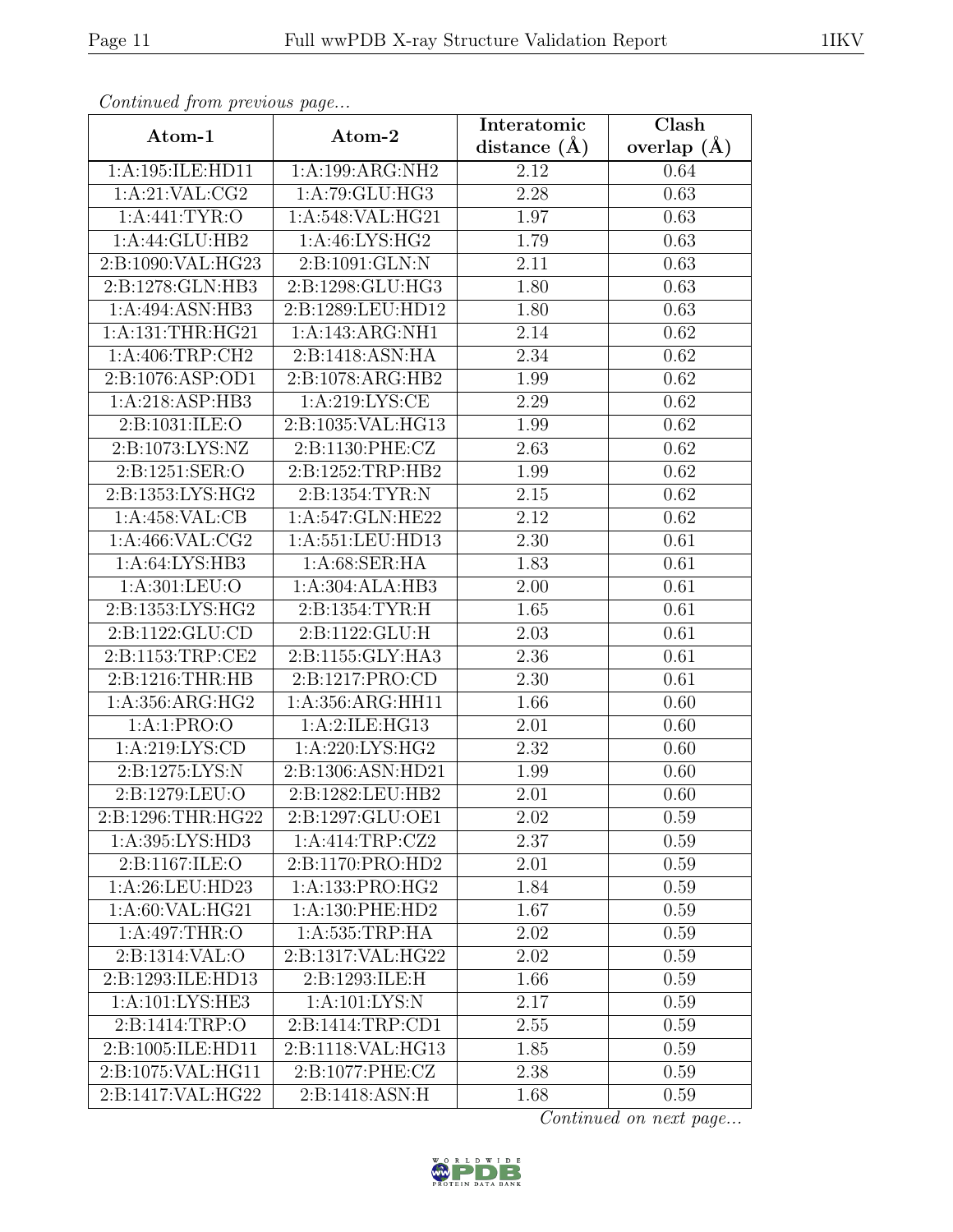| $\mathcal{F}$ , $\mathcal{F}$ , $\mathcal{F}$ , $\mathcal{F}$ , $\mathcal{F}$ , $\mathcal{F}$ , $\mathcal{F}$ , $\mathcal{F}$<br>Atom-1 | $\mathbf{r} \cdot \mathbf{y}$<br>Atom-2 | Interatomic    | Clash           |
|-----------------------------------------------------------------------------------------------------------------------------------------|-----------------------------------------|----------------|-----------------|
|                                                                                                                                         |                                         | distance $(A)$ | overlap $(\AA)$ |
| 1: A:543: GLY:N                                                                                                                         | 2:B:1284:ARG:HD2                        | 2.17           | 0.58            |
| 2:Bi:1296:THR:HG21                                                                                                                      | 2:B:1298:GLU:HG2                        | 1.86           | 0.58            |
| 1: A:67: ASP:O                                                                                                                          | 1:A:68:SER:HB2                          | 2.03           | 0.58            |
| 2:B:1007:THR:HG22                                                                                                                       | 2:B:1119:PRO:HG2                        | 1.84           | 0.58            |
| 1: A:40: GLU:O                                                                                                                          | 1:A:44:GLU:HG2                          | 2.03           | 0.58            |
| 1: A:92:LEU:HD12                                                                                                                        | 1:A:92:LEU:N                            | 2.19           | 0.58            |
| 1:A:485:ALA:O                                                                                                                           | 1:A:489:SER:CB                          | 2.51           | 0.58            |
| 2:B:1257:ILE:O                                                                                                                          | 2:B:1261:VAL:HG23                       | 2.04           | 0.58            |
| 1: A: 101: LYS: HE3                                                                                                                     | 1: A: 101: LYS: H                       | 1.69           | 0.58            |
| 1:A:548:VAL:O                                                                                                                           | 1:A:552:VAL:HG23                        | 2.04           | 0.58            |
| 1: A:93: GLY:O                                                                                                                          | 1:A:94:ILE:HD13                         | 2.04           | 0.57            |
| 1:A:278:GLN:HE21                                                                                                                        | 1:A:298:GLU:CB                          | $2.07\,$       | 0.57            |
| 2:B:1216:THR:HB                                                                                                                         | 2:B:1217:PRO:HD2                        | 1.87           | 0.57            |
| 2:B:1195:ILE:CG2                                                                                                                        | 2:B:1196:GLY:N                          | 2.66           | 0.57            |
| 2:B:1393:ILE:HG12                                                                                                                       | 2:B:1394:GLN:N                          | 2.19           | 0.57            |
| 1:A:442:VAL:CG1                                                                                                                         | 1:A:485:ALA:HB2                         | 2.35           | 0.57            |
| 2:B:1168:LEU:CD1                                                                                                                        | 2:B:1180:ILE:HG21                       | 2.34           | 0.57            |
| 1:A:107:THR:HG23                                                                                                                        | 1:A:198:HIS:NE2                         | 2.20           | 0.57            |
| 1:A:122:GLU:O                                                                                                                           | 1:A:124:PHE:N                           | 2.37           | 0.57            |
| 1:A:219:LYS:HD2                                                                                                                         | 1: A:220: LYS:N                         | 2.20           | 0.56            |
| 1:A:12:LEU:HB3                                                                                                                          | 1: A:83: ARG:O                          | 2.05           | 0.56            |
| 1:A:445:ALA:O                                                                                                                           | 1:A:446:ALA:HB2                         | 2.05           | 0.56            |
| 2:B:1249:LYS:CD                                                                                                                         | 2:B:1251:SER:HB3                        | 2.34           | 0.56            |
| 2:B:1283:LEU:HD13                                                                                                                       | 2:B:1293:ILE:CB                         | 2.26           | 0.56            |
| $2:B:1114:ALA:H\overline{B2}$                                                                                                           | 2:B:1214:LEU:HD13                       | 1.88           | 0.56            |
| 2:B:1324:ASP:O                                                                                                                          | 2:B:1343:GLN:HG2                        | 2.06           | 0.56            |
| 1:A:248:GLU:HA                                                                                                                          | 1:A:307:ARG:NH2                         | 2.20           | 0.56            |
| 1:A:451:LYS:HB3                                                                                                                         | 1:A:471:ASN:HA                          | 1.88           | 0.56            |
| 2:B:1209:LEU:HD22                                                                                                                       | 2:B:1214:LEU:HD23                       | 1.88           | 0.56            |
| 2:B:1268:SER:C                                                                                                                          | 2:B:1270:ILE:H                          | 2.07           | 0.56            |
| 1:A:277:ARG:HG2                                                                                                                         | 1:A:277:ARG:HH11                        | 1.71           | 0.55            |
| 2:B:1154:LYS:HG2                                                                                                                        | 2:B:1184:MET:HE2                        | 1.87           | 0.55            |
| 2:B:1353:LYS:NZ                                                                                                                         | 2:B:1353:LYS:HB3                        | 2.21           | 0.55            |
| 1: A:458: VAL: CG2                                                                                                                      | 1:A:548:VAL:HG22                        | 2.35           | 0.55            |
| 1:A:107:THR:CB                                                                                                                          | 1: A:223: LYS: HB3                      | 2.34           | 0.55            |
| 1:A:466:VAL:HG21                                                                                                                        | 1:A:551:LEU:HD13                        | 1.87           | 0.55            |
| 1:A:435:VAL:HG22                                                                                                                        | 2:B:1290:THR:CG2                        | $2.36\,$       | 0.55            |
| 1:A:288:ALA:HB3                                                                                                                         | 1:A:291:GLU:HB2                         | 1.88           | 0.54            |
| 1:A:102:LYS:HB2                                                                                                                         | 1: A:318: TYR: HB2                      | 1.88           | 0.54            |
| 2:B:1023:GLN:OE1                                                                                                                        | 2:B:1059:PRO:HA                         | 2.07           | 0.54            |
| 2:B:1254:VAL:HG23                                                                                                                       | 2:B:1291:GLU:O                          | 2.06           | 0.54            |

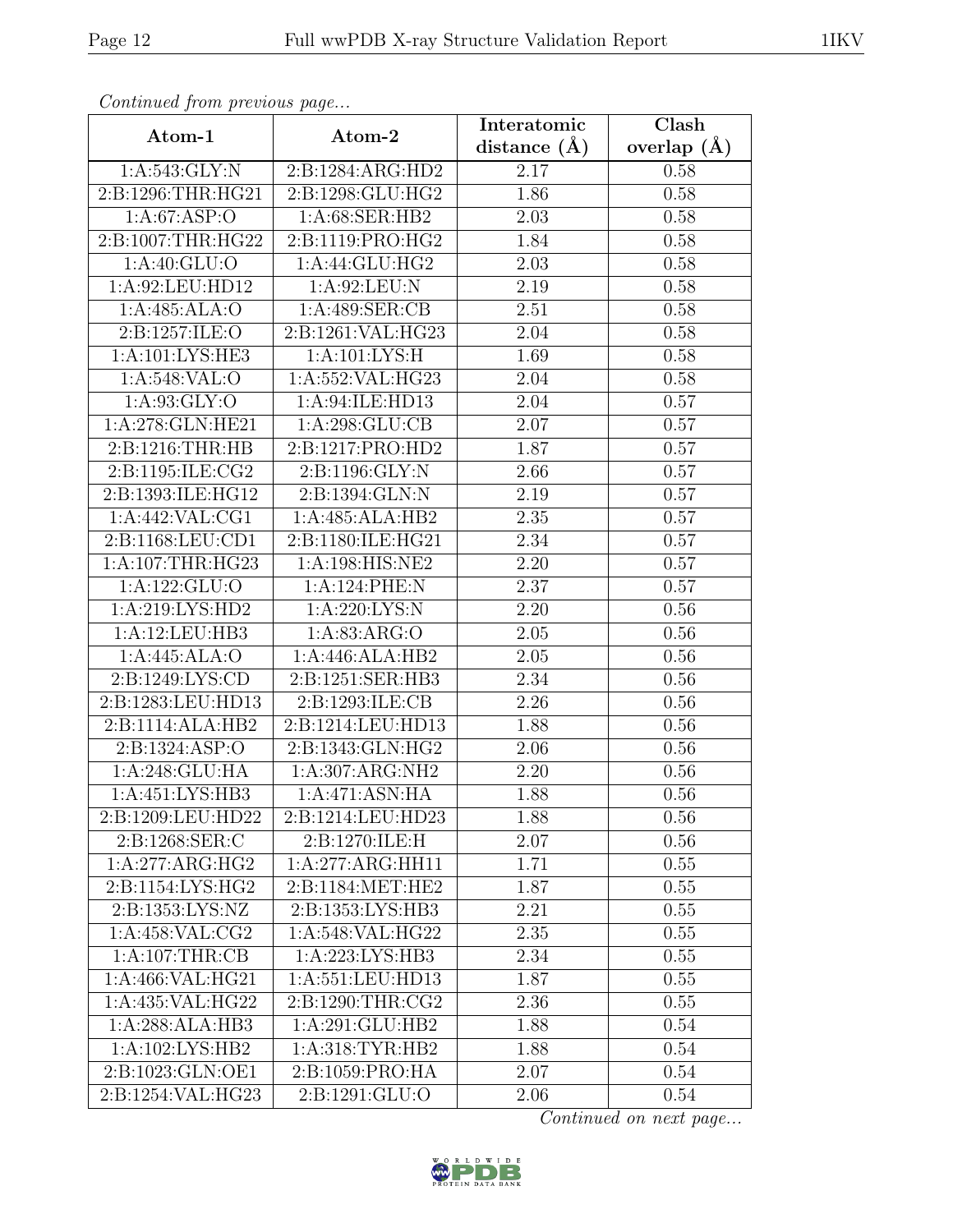|                                             |                                   | Interatomic    | Clash         |
|---------------------------------------------|-----------------------------------|----------------|---------------|
| Atom-1                                      | Atom-2                            | distance $(A)$ | overlap $(A)$ |
| 1: A:410:TRP:O                              | 1:A:411:ILE:HB                    | 2.08           | 0.54          |
| 1:A:151:GLN:HE21                            | 1:A:152:GLY:H                     | 1.53           | $0.54\,$      |
| 1: A:285: GLY:O                             | 1: A:287: LYS: HG3                | 2.07           | 0.54          |
| 2:B:1363:ASN:HB3                            | 2:B:1366:LYS:HB2                  | 1.89           | 0.54          |
| 1: A:128:THR:OG1                            | 1: A:146: TYR: HB2                | 2.08           | 0.54          |
| 2:B:1195:ILE:HG23                           | 2:B:1196:GLY:N                    | 2.22           | $0.54\,$      |
| 2:B:1278:GLN:HB3                            | 2:B:1298:GLU:CG                   | 2.37           | 0.54          |
| 1:A:454:LYS:HE2                             | 1: A:466: VAL:CG1                 | 2.37           | 0.54          |
| 2:B:1064:LYS:HZ2                            | 2:B:1069:THR:HA                   | 1.72           | 0.54          |
| 1:A:65:LYS:HG2                              | 1: A:66: LYS:H                    | 1.73           | 0.53          |
| 2:B:1168:LEU:HD13                           | 2:B:1180:ILE:HG21                 | 1.88           | 0.53          |
| 2:B:1296:THR:CG2                            | $2: B: 1298: \overline{GLU: HG2}$ | 2.38           | 0.53          |
| 1:A:317:VAL:HG12                            | 1:A:348:ASN:O                     | 2.07           | 0.53          |
| 1:A:458:VAL:HG11                            | 1:A:547:GLN:NE2                   | 2.24           | 0.53          |
| 2:B:1294:PRO:O                              | 2:B:1295:LEU:HG                   | 2.08           | 0.53          |
| 2:B:1251:SER:O                              | 2:B:1252:TRP:CB                   | 2.56           | 0.53          |
| 2:B:1371:ALA:O                              | 2:B:1375:ILE:HG13                 | 2.09           | 0.53          |
| 1: A: 411: ILE: O                           | 1:A:411:ILE:HG23                  | 2.09           | 0.53          |
| 1: A:501:TYR:CE1                            | 1:A:505:ILE:HD11                  | 2.44           | 0.53          |
| 2:B:1304:ALA:HA                             | 2:B:1307:ARG:HG2                  | 1.90           | 0.53          |
| 1:A:248:GLU:HA                              | 1:A:307:ARG:HH21                  | 1.74           | 0.53          |
| 1:A:358:ARG:NH2                             | 2:B:1394:GLN:HG3                  | 2.24           | 0.53          |
| 1: A:516: GLU:O                             | 1: A:520: GLN: HG3                | 2.09           | 0.53          |
| 2:B:1090:VAL:CG2                            | 2:B:1091:GLN:N                    | 2.71           | 0.53          |
| 1: A: 503: LEU: O                           | 1:A:507:GLN:HB2                   | 2.09           | 0.53          |
| 2:B:1252:TRP:HA                             | 2:B:1252:TRP:CE3                  | 2.43           | 0.53          |
| 1:A:219:LYS:HE2                             | 1:A:219:LYS:N                     | 2.24           | 0.52          |
| 1:A:125:ARG:NE                              | 1:A:147:ASN:HA                    | 2.24           | 0.52          |
| 1:A:357:MET:O                               | 1:A:358:ARG:HB3                   | 2.08           | 0.52          |
| 1:A:547:GLN:NE2                             | 1: A:548: VAL: N                  | 2.57           | 0.52          |
| 2:B:1085:GLN:HA                             | 2:B:1088:TRP:NE1                  | 2.23           | 0.52          |
| 2:B:1252:TRP:O                              | 2:B:1292:VAL:HG23                 | 2.09           | 0.52          |
| 1: A:325: LEU:O                             | 1:A:326:ILE:HD13                  | 2.09           | 0.52          |
| $1: A:16: \overline{\text{MET}: \text{CE}}$ | 1: A:83: ARG:HG2                  | 2.40           | 0.52          |
| 2:B:1296:THR:HG22                           | 2: B: 1298: GLU: H                | 1.75           | 0.52          |
| 1:A:278:GLN:NE2                             | 1:A:298:GLU:CB                    | 2.71           | 0.52          |
| 1:A:393:ILE:O                               | 1: A:416: PHE: HD1                | 1.93           | 0.51          |
| 1:A:225:PRO:HA                              | 1: A:226: PRO:C                   | 2.29           | 0.51          |
| 1:A:410:TRP:HB2                             | 2:B:1365:VAL:HG23                 | 1.91           | 0.51          |
| 2:B:1157:PRO:HG2                            | 2:B:1184:MET:HA                   | 1.92           | 0.51          |
| 2:B:1008:VAL:HG21                           | 2:B:1159:ILE:HG23                 | 1.91           | 0.51          |

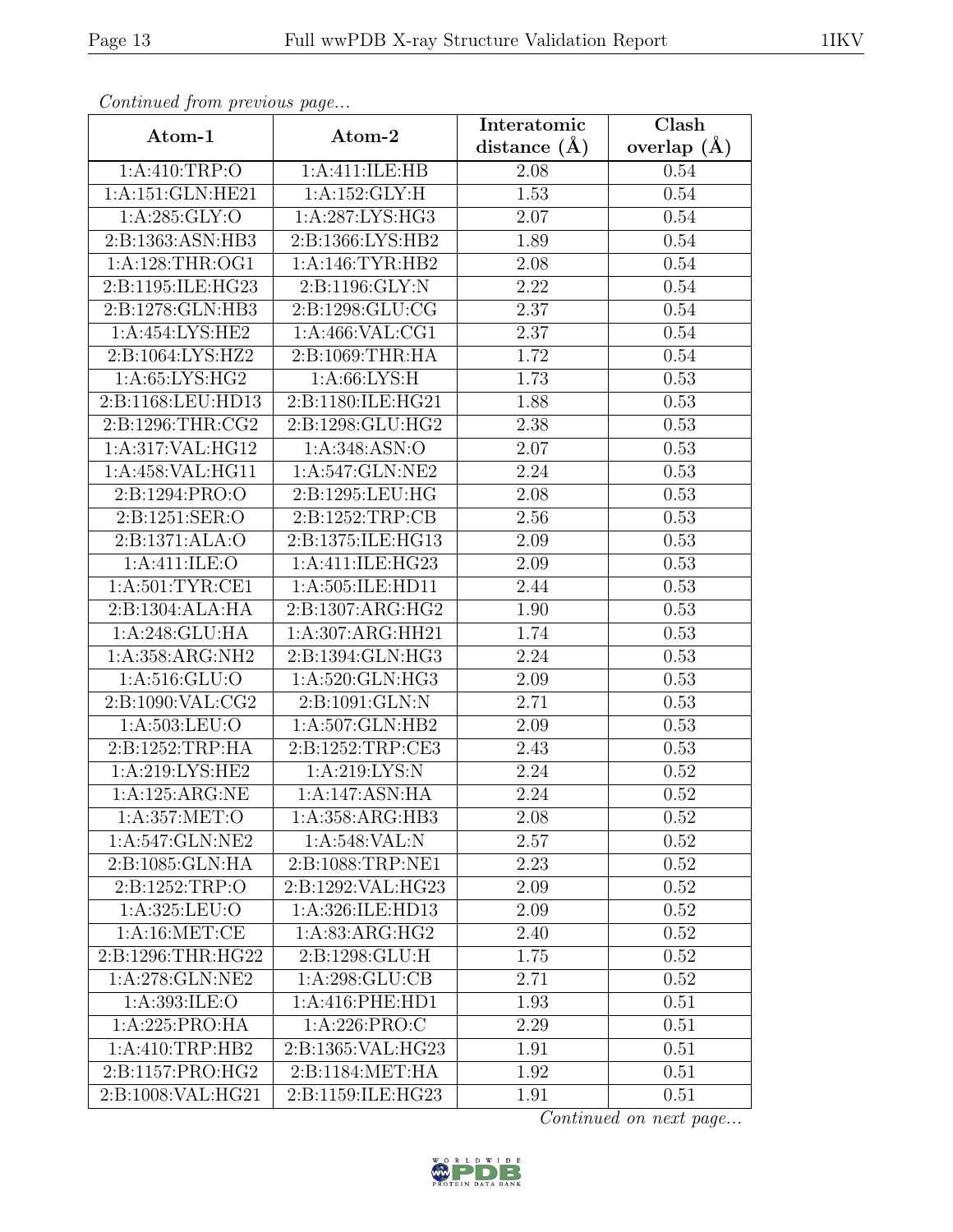| Atom-1             |                     | Interatomic       | $\overline{\text{Clash}}$ |
|--------------------|---------------------|-------------------|---------------------------|
|                    | Atom-2              | distance $(A)$    | overlap $(A)$             |
| 1:A:67:ASP:O       | 1: A:68: SER:CB     | 2.58              | 0.51                      |
| 2:B:1296:THR:HG22  | 2:B:1297:GLU:N      | $2.25\,$          | 0.51                      |
| 2:B:1120:LEU:O     | 2:B:1121:ASP:C      | 2.48              | 0.51                      |
| 2:B:1296:THR:HG22  | 2:B:1297:GLU:H      | 1.75              | 0.51                      |
| 2:B:1266:TRP:HB3   | 2:B:1427:TYR:OH     | 2.10              | 0.51                      |
| 2:B:1280:CYS:C     | 2:B:1282:LEU:H      | 2.14              | 0.51                      |
| 1: A:90: VAL: HG21 | 1:A:157:PRO:HB2     | 1.93              | 0.51                      |
| 2:B:1104:LYS:HA    | 2:B:1237:ASP:OD1    | 2.11              | 0.51                      |
| 1:A:60:VAL:HG22    | 1:A:130:PHE:HB2     | 1.91              | 0.50                      |
| 2:B:1422:LEU:C     | 2:B:1422:LEU:HD23   | 2.32              | 0.50                      |
| 1:A:410:TRP:CG     | 1:A:411:ILE:N       | 2.79              | 0.50                      |
| 1:A:156:SER:N      | 1:A:157:PRO:CD      | 2.73              | 0.50                      |
| 1:A:106:VAL:HG13   | 1:A:225:PRO:CG      | 2.40              | 0.50                      |
| 1: A:107:THR:HA    | 1: A:223: LYS: CB   | 2.41              | 0.50                      |
| 1:A:466:VAL:HG12   | 1: A:466: VAL:O     | 2.11              | 0.50                      |
| 1: A:257: ILE: O   | 1:A:261:VAL:HG23    | 2.11              | 0.50                      |
| 1:A:410:TRP:HE3    | 1: A:410:TRP:HA     | 1.77              | 0.50                      |
| 2:B:1287:LYS:HD3   | 2:B:1291:GLU:CD     | 2.32              | 0.50                      |
| 2:B:1320:ASP:OD2   | 2:B:1323:LYS:HG3    | 2.11              | 0.50                      |
| 1:A:295:LEU:HB3    | 1:A:300:GLU:HG2     | 1.94              | 0.50                      |
| 1:A:551:LEU:HD12   | 1:A:552:VAL:HG23    | 1.94              | 0.50                      |
| 1:A:476:LYS:O      | 1:A:480:GLN:N       | 2.45              | 0.50                      |
| 2:B:1280:CYS:C     | 2:B:1282:LEU:N      | 2.65              | 0.50                      |
| 1:A:343:GLN:HG3    | 1:A:349:LEU:CD1     | 2.43              | 0.49                      |
| 1:A:435:VAL:HG22   | 2:B:1290:THR:HG21   | 1.93              | 0.49                      |
| 1:A:120:LEU:HD12   | 1:A:121:ASP:N       | $\overline{2.27}$ | 0.49                      |
| 1: A:410:TRP:HA    | 1: A:410:TRP:CE3    | 2.47              | 0.49                      |
| 1:A:297:GLU:O      | 1:A:301:LEU:HD13    | 2.13              | 0.49                      |
| 1:A:469:LEU:HD22   | 1: A:472:THR:HG21   | 1.94              | 0.49                      |
| 2:B:1267:ALA:O     | 2:B:1274:ILE:HG13   | 2.11              | 0.49                      |
| 2:B:1307:ARG:HA    | 2:B:1310:LEU:HD12   | 1.94              | 0.49                      |
| 1:A:3:SER:HB2      | 1:A:212:TRP:O       | 2.12              | 0.49                      |
| 1:A:34:LEU:HD21    | 1:A:62:ALA:HB2      | 1.94              | 0.49                      |
| 1:A:122:GLU:C      | 1:A:124:PHE:H       | 2.15              | 0.49                      |
| 1:A:458:VAL:HB     | 1: A:548: VAL: CG2  | 2.36              | 0.49                      |
| 2:B:1064:LYS:O     | 2: B: 1065: LYS: O  | 2.31              | 0.49                      |
| 2:B:1266:TRP:C     | 2:B:1268:SER:H      | 2.15              | 0.49                      |
| 1:A:543:GLY:HA3    | 2: B: 1284: ARG: CB | 2.36              | 0.49                      |
| 2:Bi:1151:GLN:O    | 2:B:1185:ASP:OD1    | 2.31              | 0.49                      |
| 2:B:1261:VAL:HG21  | 2:B:1284:ARG:NH2    | 2.27              | 0.49                      |
| 2:B:1396:GLU:OE1   | 2:B:1396:GLU:N      | 2.32              | 0.49                      |

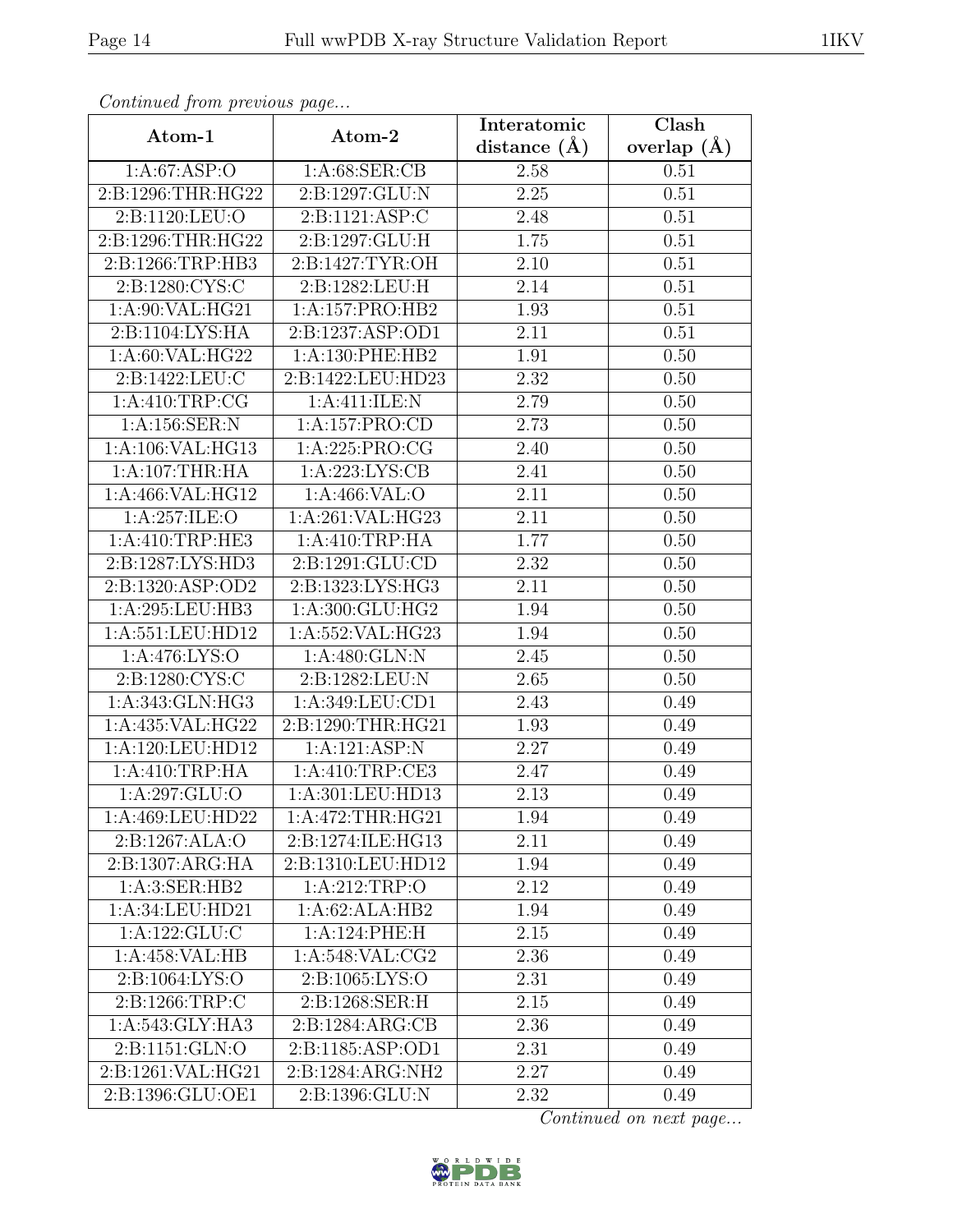| sonimada ji oni procesas pago |                     | Interatomic    | Clash         |
|-------------------------------|---------------------|----------------|---------------|
| Atom-1                        | Atom-2              | distance $(A)$ | overlap $(A)$ |
| 1:A:252:TRP:HE3               | 1:A:256:ASP:HB3     | 1.78           | 0.49          |
| 2:B:1047:ILE:HD12             | 2:B:1144:TYR:CD1    | 2.47           | 0.49          |
| 2:B:1266:TRP:O                | 2: B: 1268: SER: N  | 2.45           | 0.49          |
| 1: A:206: ARG: CZ             | 1:A:217:PRO:O       | 2.61           | 0.49          |
| 1: A: 131: THR: CG2           | 1:A:143:ARG:NH1     | 2.76           | 0.48          |
| 2:B:1028:GLU:HG3              | 2:B:1135:ILE:HD11   | 1.94           | 0.48          |
| 1:A:26:LEU:HD22               | 1:A:133:PRO:HG2     | 1.95           | 0.48          |
| 1:A:111:VAL:HG21              | 1: A: 164: MET:CE   | 2.43           | 0.48          |
| 2:B:1024:TRP:CG               | 2:B:1025:PRO:HD2    | 2.48           | 0.48          |
| 1:A:343:GLN:HG3               | 1:A:349:LEU:HD12    | 1.94           | 0.48          |
| 1:A:361:HIS:HD2               | 1:A:513:SER:OG      | 1.96           | 0.48          |
| 1:A:389:PHE:HB3               | 1:A:391:LEU:CD2     | 2.38           | 0.48          |
| 1: A:351:THR:CG2              | 1: A: 352: GLY:N    | 2.59           | 0.48          |
| 2:B:1262:GLY:O                | 2:B:1265:ASN:HB3    | 2.14           | 0.48          |
| 2: B: 1275: LYS: O            | 2:B:1306:ASN:ND2    | 2.47           | 0.48          |
| 2: B: 1064: LYS: NZ           | 2: B: 1069: THR: HA | 2.29           | 0.48          |
| 2: B: 1374: LYS: O            | 2:B:1378:GLU:HG3    | 2.14           | 0.48          |
| 1:A:454:LYS:O                 | 1:A:552:VAL:HG13    | 2.14           | 0.47          |
| 1:A:90:VAL:HG13               | 1:A:161:GLN:HG3     | 1.95           | 0.47          |
| 1: A:406:TRP:CH2              | 1:A:407:GLN:OE1     | 2.66           | 0.47          |
| 2:B:1260:LEU:HD22             | 2:B:1279:LEU:HD21   | 1.95           | 0.47          |
| 1:A:498:ASP:HB2               | 1:A:538:ALA:HA      | 1.96           | 0.47          |
| 1: A: 109: LEU: CD1           | 1:A:205:LEU:HD23    | 2.45           | 0.47          |
| 2:B:1293:ILE:HD13             | 2:B:1293:ILE:N      | 2.29           | 0.47          |
| 1: A:203: GLU:OE2             | 1:A:206:ARG:HD3     | 2.14           | 0.47          |
| 1: A:221: HIS: C              | 1:A:223:LYS:H       | 2.16           | 0.47          |
| 1:A:7:THR:CG2                 | 1:A:119:PRO:HB2     | 2.45           | 0.47          |
| 1:A:62:ALA:HA                 | 1:A:72:ARG:O        | 2.14           | 0.47          |
| 1: A: 356: ARG: HG2           | 1:A:356:ARG:NH1     | 2.30           | 0.47          |
| 2:B:1427:TYR:O                | 2:B:1427:TYR:CD1    | 2.68           | 0.47          |
| 2:B:1023:GLN:HG2              | 2:B:1133:PRO:HD3    | 1.95           | 0.47          |
| 2:B:1050:ILE:HG23             | 2:B:1145:GLN:HG2    | 1.95           | 0.47          |
| 2:B:1215:THR:HG22             | 2:B:1216:THR:H      | 1.79           | 0.47          |
| 2:B:1417:VAL:HG22             | 2:B:1418:ASN:N      | 2.29           | 0.47          |
| 2:B:1060:VAL:CG1              | 2:B:1075:VAL:HG22   | 2.43           | 0.47          |
| 2:B:1153:TRP:CZ2              | 2:B:1155:GLY:HA3    | 2.50           | 0.46          |
| 1: A:253:THR:HA               | 1:A:292:VAL:HA      | 1.97           | 0.46          |
| 2:B:1231:GLY:O                | 2:B:1232:TYR:CB     | 2.62           | 0.46          |
| 1:A:295:LEU:HB2               | 1:A:300:GLU:OE2     | 2.15           | 0.46          |
| 1:A:364:ASP:HB3               | 1:A:423:VAL:HG13    | 1.96           | 0.46          |
| 1:A:397:THR:HG21              | 1:A:424:LYS:HA      | 1.98           | 0.46          |

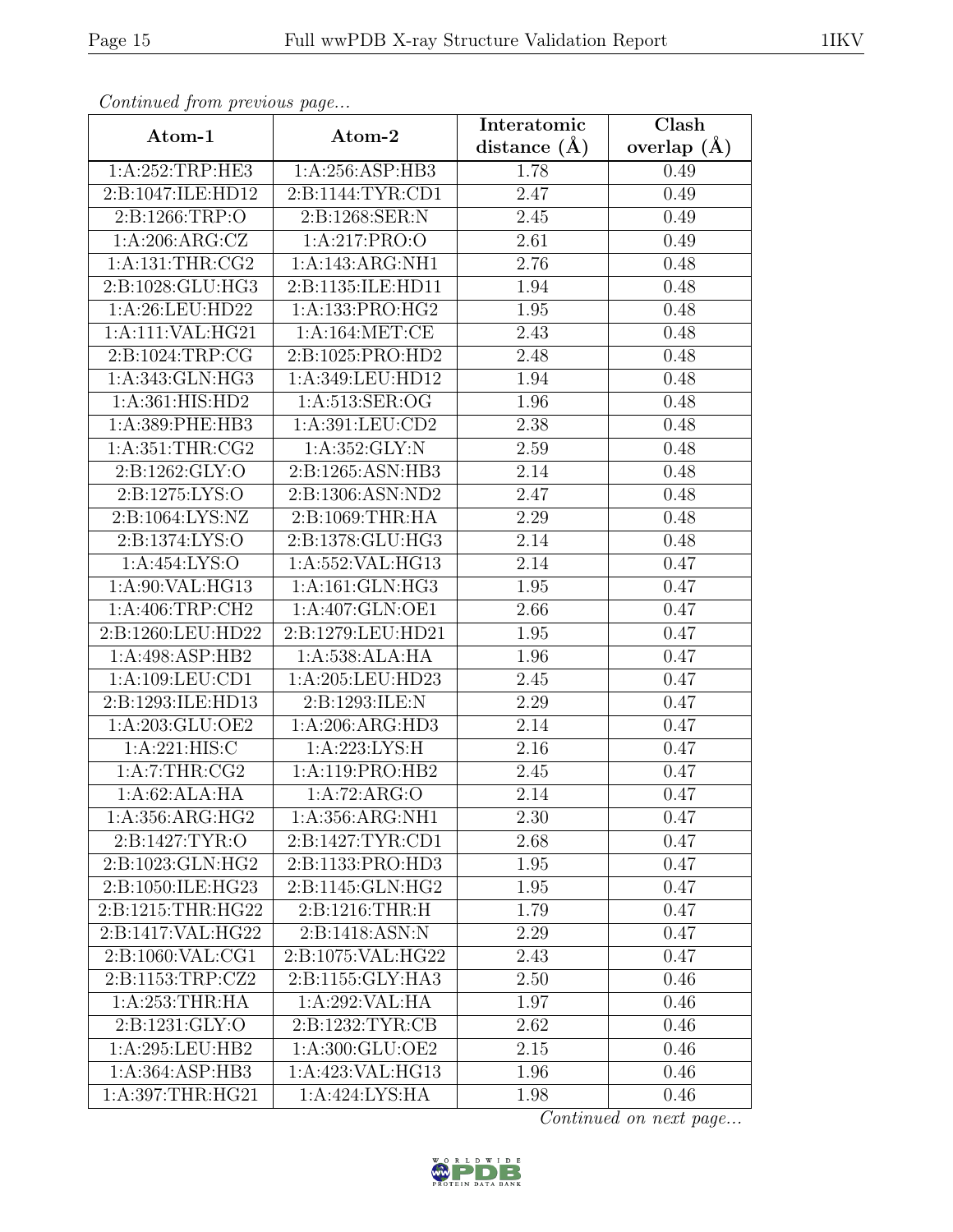| $\cdots$ $\cdots$ $\cdots$ $\cdots$ $\cdots$ $\cdots$ $\cdots$<br>Atom-1 | Atom-2                         | Interatomic    | Clash           |
|--------------------------------------------------------------------------|--------------------------------|----------------|-----------------|
|                                                                          |                                | distance $(A)$ | overlap $(\AA)$ |
| 2:B:1283:LEU:CD1                                                         | 2:B:1293:ILE:HB                | 2.27           | 0.46            |
| 1: A: 122: GLU: C                                                        | 1:A:124:PHE:N                  | 2.68           | 0.46            |
| 1: A:240:THR:OG1                                                         | 1:A:241:VAL:N                  | 2.48           | 0.46            |
| 1:A:254:VAL:O                                                            | 1:A:258:GLN:HG3                | 2.15           | 0.46            |
| 1:A:21:VAL:HG21                                                          | 1:A:79:GLU:HG3                 | 1.97           | 0.46            |
| 1:A:151:GLN:HB2                                                          | 1: A:152: GLY: H               | 1.61           | 0.46            |
| 2:B:1047:ILE:HA                                                          | 2:B:1145:GLN:O                 | 2.16           | 0.46            |
| 2:B:1058:THR:HG21                                                        | 2:B:1077:PHE:CD1               | 2.50           | 0.46            |
| 1: A:470:THR:O                                                           | 1:A:471:ASN:HB2                | 2.15           | 0.46            |
| $1:A:\overline{346:PHE:N}$                                               | $1:$ A:346:PHE:CD2             | 2.79           | 0.46            |
| 2:B:1330:GLN:HE21                                                        | 2:B:1330:GLN:HB2               | 1.58           | 0.46            |
| 1:A:499:SER:HB3                                                          | 1:A:502:ALA:HB3                | 1.98           | 0.46            |
| 2:B:1296:THR:HB                                                          | 2:B:1299:ALA:CB                | 2.46           | 0.46            |
| 1: A:128:THR:HG21                                                        | 1:A:150:PRO:HG2                | 1.97           | 0.45            |
| 2:B:1154:LYS:O                                                           | 2:B:1157:PRO:HD2               | 2.16           | 0.45            |
| 2:B:1275:LYS:N                                                           | 2:B:1306:ASN:ND2               | 2.63           | 0.45            |
| 1:A:17:ASP:O                                                             | $1: A:83: ARG: \overline{NH1}$ | 2.49           | 0.45            |
| 1: A:275: LYS: HE2                                                       | 1:A:332:GLN:OE1                | 2.16           | 0.45            |
| 1:A:458:VAL:HG21                                                         | 1: A:547: GLN:CD               | $2.36\,$       | 0.45            |
| 2:B:1266:TRP:CD2                                                         | 2:B:1425:LEU:HD11              | 2.51           | 0.45            |
| 1: A: 194: GLU:O                                                         | 1: A:196: GLY:N                | 2.50           | 0.45            |
| 2:B:1037:ILE:O                                                           | 2:B:1041:MET:HG3               | 2.15           | 0.45            |
| 2:B:1183:TYR:CD2                                                         | 2:B:1380:ILE:HD13              | 2.52           | 0.45            |
| 2:B:1335:GLY:O                                                           | 2:B:1355:ALA:HA                | 2.17           | 0.45            |
| 1: A: 107: THR: HG22                                                     | 1: A:223:LYS:HE3               | 1.99           | 0.45            |
| $1: A:438: GLU: \overline{HG2}$                                          | 1:A:459:THR:HB                 | 1.97           | 0.45            |
| 1:A:467:VAL:HG22                                                         | 1:A:484:LEU:HD11               | 1.99           | 0.45            |
| 2:B:1344:GLU:O                                                           | 2:B:1347:LYS:HB2               | 2.16           | 0.45            |
| 1:A:489:SER:OG                                                           | 1:A:493:VAL:HB                 | 2.17           | 0.45            |
| 2:B:1268:SER:C                                                           | 2:B:1270:ILE:N                 | 2.69           | 0.45            |
| 2:B:1326:ILE:O                                                           | 2:B:1341:ILE:HA                | 2.17           | 0.45            |
| 1:A:97:PRO:HG2                                                           | 1: A:232:TYR:CD1               | 2.52           | 0.45            |
| 2:B:1258:GLN:NE2                                                         | 2:B:1289:LEU:HD23              | 2.31           | 0.45            |
| 1: A:53: GLU: H                                                          | 1: A:53: GLU:CD                | 2.18           | 0.45            |
| 1:A:134:SER:O                                                            | 1: A: 135: ILE:C               | 2.55           | 0.45            |
| 1:A:309:ILE:HG22                                                         | 1:A:309:ILE:O                  | 2.17           | 0.45            |
| 1:A:361:HIS:CD2                                                          | 1:A:513:SER:OG                 | 2.69           | 0.45            |
| 1:A:447:ASN:HB3                                                          | 1:A:450:THR:HB                 | 1.99           | 0.45            |
| 2:B:1081:ASN:ND2                                                         | 2:B:1154:LYS:HG3               | 2.31           | 0.45            |
| 2:B:1254:VAL:O                                                           | 2:B:1258:GLN:HG3               | 2.16           | 0.45            |
| 1:A:355:ALA:O                                                            | 1: A: 356: ARG: C              | 2.55           | 0.45            |

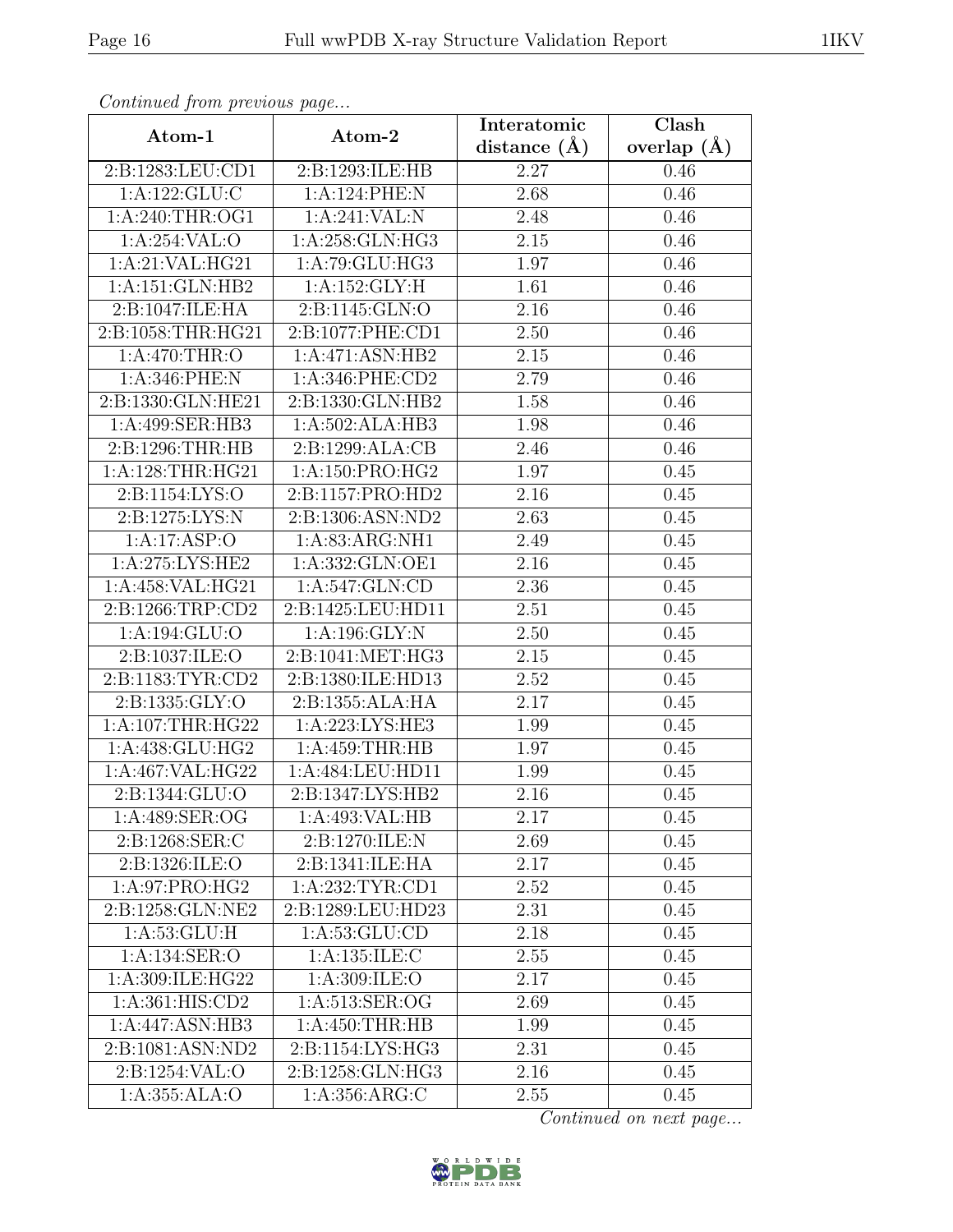| Atom-1                                   | Atom-2             | Interatomic       | Clash           |
|------------------------------------------|--------------------|-------------------|-----------------|
|                                          |                    | distance $(A)$    | overlap $(\AA)$ |
| 2:B:1084:THR:O                           | 2:B:1084:THR:HG22  | 2.16              | 0.45            |
| $1:A:331:\overline{\text{LYS:HB2}}$      | 1:A:337:TRP:CZ3    | 2.52              | 0.44            |
| 1:A:339:TYR:CE2                          | 1:A:375:ILE:HG12   | 2.52              | 0.44            |
| 1:A:445:ALA:O                            | 1:A:477:THR:HG21   | 2.17              | 0.44            |
| 2:B:1274:ILE:CG2                         | 2:B:1306:ASN:ND2   | 2.74              | 0.44            |
| 2:B:1325:LEU:HD13                        | 2:B:1383:TRP:CE3   | 2.52              | 0.44            |
| 1:A:16:MET:HE2                           | 1: A:83: ARG: HG2  | 1.97              | 0.44            |
| 1: A:219: LYS:CD                         | 1: A:219: LYS:H    | 2.31              | 0.44            |
| 1:A:434:ILE:HG21                         | 1:A:492:GLU:HB3    | 2.00              | 0.44            |
| 2: B: 1017: ASP: O                       | 2:B:1083:ARG:NH1   | 2.49              | 0.44            |
| 2:B:1066:LYS:O                           | 2:B:1067:ASP:HB2   | 2.17              | 0.44            |
| 2:B:1353:LYS:CG                          | 2:B:1354:TYR:H     | 2.31              | 0.44            |
| 1:A:277:ARG:HD2                          | 1:A:336:GLN:CD     | 2.38              | 0.44            |
| 1:A:442:VAL:HB                           | 1:A:481:ALA:HB1    | 2.00              | 0.44            |
| 1:A:454:LYS:HE2                          | 1:A:466:VAL:HG11   | 1.99              | 0.44            |
| 1:A:129:ALA:HA                           | 1: A:144: TYR:O    | 2.17              | 0.44            |
| 1:A:335:GLY:HA2                          | 1:A:367:GLN:OE1    | 2.17              | 0.44            |
| 2:B:1258:GLN:NE2                         | 2:B:1289:LEU:CD2   | 2.80              | 0.44            |
| 1:A:219:LYS:HD2                          | 1: A:219: LYS:H    | 1.82              | 0.44            |
| 2:B:1038:CYS:SG                          | 2:B:1132:ILE:HD11  | 2.57              | 0.44            |
| 2:B:1282:LEU:O                           | 2: B: 1283: LEU: C | 2.56              | 0.44            |
| 1:A:182:GLN:HE21                         | 1:A:182:GLN:HB2    | 1.67              | 0.44            |
| 2:B:1124:PHE:CD1                         | 2:B:1127:TYR:HD2   | 2.35              | 0.44            |
| 1:A:524:GLN:O                            | 1: A:527: LYS: N   | 2.43              | 0.43            |
| 2:B:1115:TYR:HB3                         | 2:B:1149:LEU:HB2   | 1.99              | 0.43            |
| 1:A:151:GLN:CD                           | 1:A:151:GLN:H      | $\overline{2.22}$ | 0.43            |
| 1:A:202:ILE:O                            | 1:A:205:LEU:HB3    | 2.18              | 0.43            |
| 1:A:277:ARG:HB2                          | 1:A:336:GLN:NE2    | 2.33              | 0.43            |
| 2:B:1050:ILE:HG21                        | 2:B:1145:GLN:HG2   | 1.95              | 0.43            |
| 2:B:1189:VAL:HG21                        | 2:B:1205:LEU:CD2   | 2.48              | 0.43            |
| 2: B: 1353: LYS: CG                      | 2:B:1354:TYR:N     | 2.82              | 0.43            |
| 1:A:57:ASN:HB2                           | 1:A:143:ARG:HH22   | 1.83              | 0.43            |
| 1:A:544:GLY:N                            | 2:B:1285:GLY:O     | 2.51              | 0.43            |
| $2: B: 1090: \overline{\text{VAL}: CG2}$ | 2:B:1091:GLN:H     | 2.30              | 0.43            |
| 2:B:1252:TRP:HA                          | 2:B:1252:TRP:HE3   | 1.83              | 0.43            |
| 2:B:1013:LYS:CE                          | 2:B:1085:GLN:HB3   | 2.45              | 0.43            |
| 1: A:6: GLU: HG3                         | 1:A:7:THR:N        | 2.33              | 0.43            |
| $1:A:130:$ PHE:CD1                       | 1:A:130:PHE:N      | 2.85              | 0.43            |
| 1:A:50:ILE:O                             | 1:A:143:ARG:HB2    | 2.18              | 0.43            |
| 1: A:219: LYS: CE                        | 1:A:219:LYS:H      | 2.31              | 0.43            |
| 1:A:494:ASN:OD1                          | 1:A:532:TYR:HB3    | 2.19              | 0.43            |

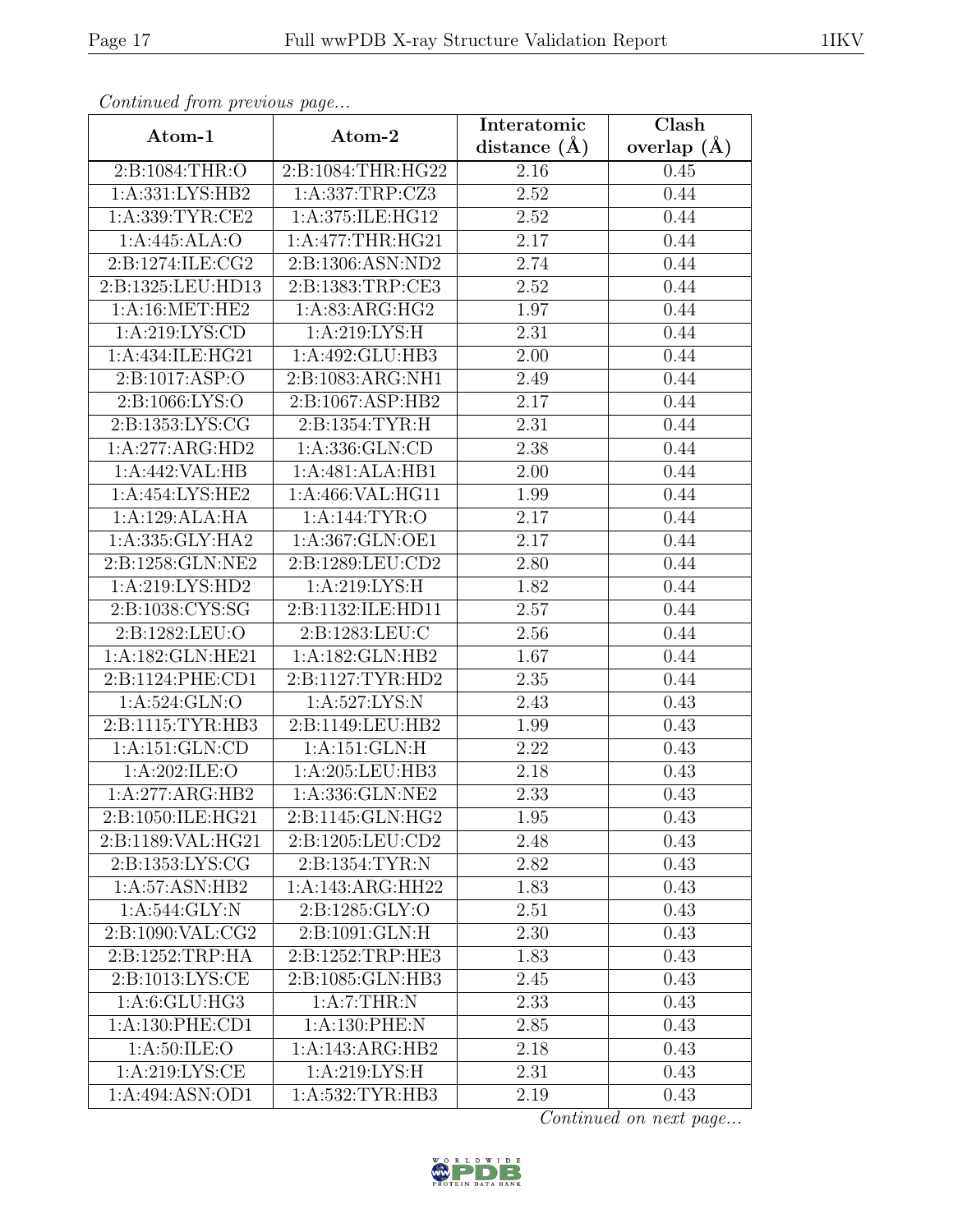| Atom-1                     | Atom-2              | Interatomic       | Clash         |
|----------------------------|---------------------|-------------------|---------------|
|                            |                     | distance $(A)$    | overlap $(A)$ |
| 1:A:520:GLN:O              | 1:A:523:GLU:HG3     | 2.18              | 0.43          |
| 2:B:1303:LEU:O             | 2:B:1307:ARG:HG2    | 2.19              | 0.43          |
| 1:A:412:PRO:HG3            | 2:B:1401:TRP:CZ2    | 2.54              | 0.43          |
| 2:B:1252:TRP:O             | 2:B:1292:VAL:HA     | 2.18              | 0.43          |
| 2:B:1267:ALA:HB1           | 2:B:1310:LEU:HD21   | 2.00              | 0.43          |
| 1:A:218:ASP:HB3            | 1:A:219:LYS:HE3     | 2.01              | 0.43          |
| 1:A:254:VAL:HG22           | 1:A:293:ILE:HD11    | 2.01              | 0.43          |
| 1:A:178:ILE:HD13           | 1:A:191:SER:HB3     | 2.00              | 0.43          |
| 1:A:442:VAL:HG21           | 1:A:482:ILE:HG12    | 1.99              | 0.43          |
| 2:B:1215:THR:HG22          | 2:B:1216:THR:N      | 2.34              | 0.43          |
| 1:A:341:ILE:HG21           | 1:A:383:TRP:CH2     | 2.53              | 0.42          |
| 1:A:458:VAL:HG11           | 1:A:547:GLN:CD      | 2.40              | 0.42          |
| 2:B:1125:ARG:NH1           | 2:B:1147:ASN:OD1    | 2.52              | 0.42          |
| 1:A:254:VAL:HG23           | 1: A:291: GLU:O     | 2.19              | 0.42          |
| 1:A:492:GLU:HA             | 1: A:530: LYS:O     | 2.19              | 0.42          |
| 1:A:498:ASP:HB2            | 1:A:538:ALA:CA      | 2.49              | 0.42          |
| 2:B:1280:CYS:SG            | 2:B:1281:LYS:N      | 2.92              | 0.42          |
| 1: A:405: TYR:CE2          | 1:A:407:GLN:HB3     | 2.54              | 0.42          |
| $1:A:437:\overline{ALA:O}$ | 1:A:438:GLU:O       | 2.37              | 0.42          |
| 1: A:497:THR:OG1           | 1:A:498:ASP:N       | 2.51              | 0.42          |
| 2:B:1035:VAL:HG12          | 2:B:1132:ILE:HG21   | 2.01              | 0.42          |
| 2:B:1330:GLN:NE2           | 2:B:1338:THR:OG1    | 2.51              | 0.42          |
| 1:A:219:LYS:HE2            | 1: A:219: LYS:H     | 1.85              | 0.42          |
| 2:B:1284:ARG:HA            | 2:B:1284:ARG:HD3    | 1.85              | 0.42          |
| 1:A:248:GLU:CA             | 1:A:307:ARG:HH21    | 2.32              | 0.42          |
| 1:A:460:ASN:ND2            | 2:B:1288:ALA:HB2    | $2.35\,$          | 0.42          |
| 2:B:1115:TYR:C             | 2:B:1117:SER:H      | 2.23              | 0.42          |
| 2:B:1271:TYR:O             | 2:B:1274:ILE:HG12   | 2.19              | 0.42          |
| 1:A:81:ASN:OD1             | 1:A:153:TRP:HD1     | 2.02              | 0.42          |
| 1:A:120:LEU:HD12           | 1:A:121:ASP:H       | 1.85              | 0.42          |
| 1:A:203:GLU:OE2            | 1:A:206:ARG:NH1     | 2.50              | 0.42          |
| 1:A:410:TRP:HB2            | 2:B:1365:VAL:CG2    | 2.49              | 0.42          |
| 2:B:1419:THR:HA            | 2:B:1420:PRO:HD3    | 1.82              | 0.42          |
| 1:A:114:ALA:HB1            | 1: A:160: PHE:CE1   | 2.55              | 0.42          |
| 1: A:115: TYR:OH           | 1: A: 157: PRO: HG3 | 2.19              | 0.42          |
| 1: A:325: LEU: C           | 1:A:326:ILE:HD13    | 2.40              | 0.42          |
| 2:B:1369:THR:HG22          | 2:B:1398:TRP:CZ3    | 2.55              | 0.42          |
| 2:B:1376:THR:HB            | 2:B:1410:TRP:CH2    | 2.55              | 0.42          |
| 2:B:1388:LYS:NZ            | 2:B:1415:GLU:OE1    | 2.48              | 0.42          |
| 2:B:1393:ILE:CG1           | 2:B:1394:GLN:N      | 2.82              | 0.42          |
| 1:A:515:SER:HB3            | 1: A:518: VAL: CG2  | $\overline{2.50}$ | 0.42          |

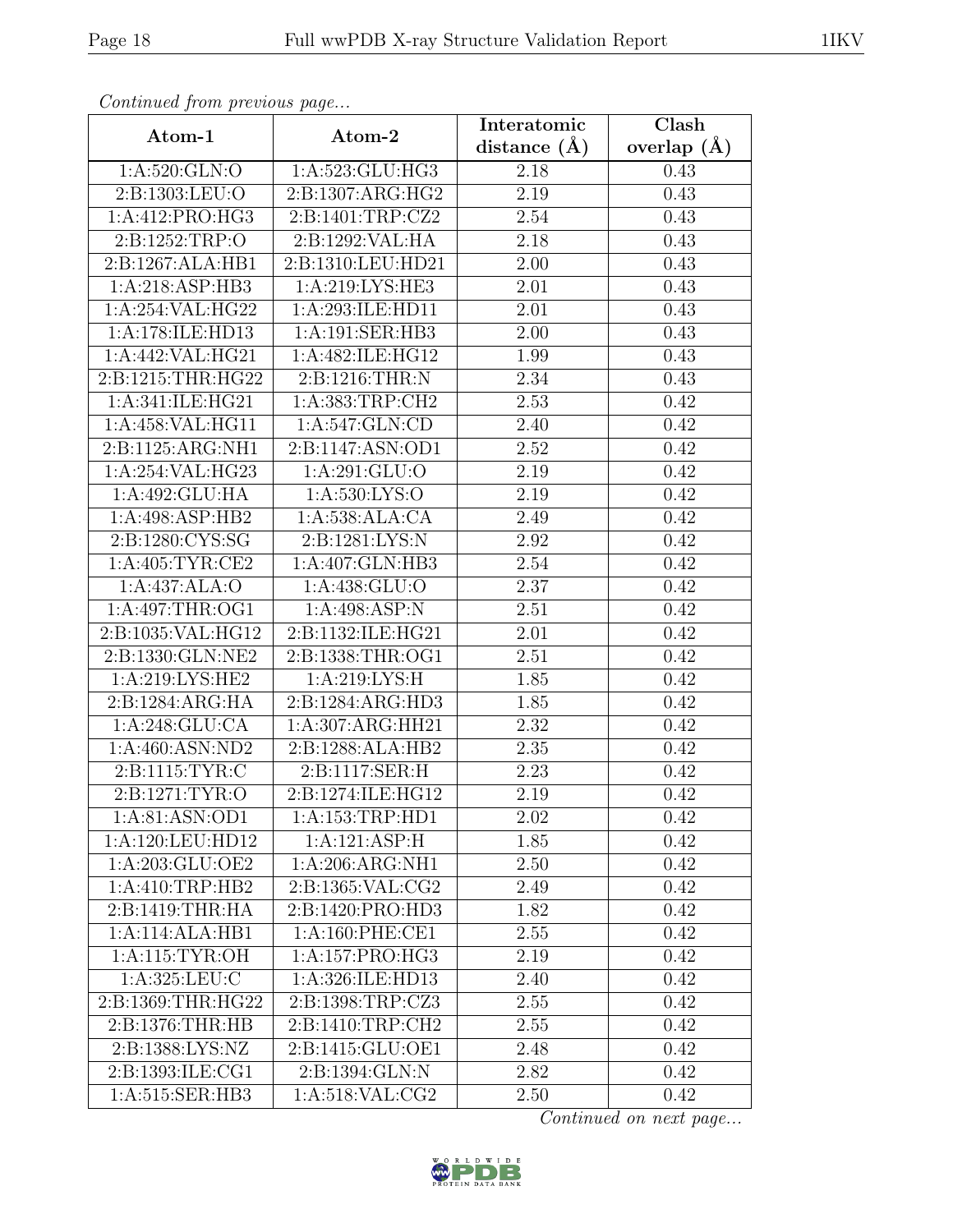| Continuum from protious page |                    | Interatomic      | Clash         |
|------------------------------|--------------------|------------------|---------------|
| Atom-1                       | Atom-2             | distance $(\AA)$ | overlap $(A)$ |
| 2:B:1275:LYS:C               | 2:B:1306:ASN:HD21  | 2.23             | 0.42          |
| 1: A:222: GLN:O              | 1: A:223: LYS:C    | 2.58             | 0.42          |
| 2:B:1187:LEU:HA              | 2:B:1187:LEU:HD23  | 1.81             | 0.41          |
| 1: A:23: GLN:CG              | 1:A:133:PRO:HG3    | 2.51             | 0.41          |
| 1:A:398:TRP:NE1              | 1:A:402:TRP:HE3    | 2.18             | 0.41          |
| 2:B:1278:GLN:HB2             | 2:B:1302:GLU:OE2   | 2.21             | 0.41          |
| 1:A:105:SER:O                | 1: A:190: GLY: HA2 | 2.19             | 0.41          |
| 1:A:111:VAL:HG21             | 1: A:164:MET:HE1   | 2.02             | 0.41          |
| 1:A:171:PHE:CE1              | 1:A:205:LEU:HD13   | 2.55             | 0.41          |
| 1:A:258:GLN:HG2              | 1:A:283:LEU:HD13   | 2.01             | 0.41          |
| 1:A:84:THR:HG22              | 1:A:85:GLN:N       | 2.36             | 0.41          |
| 1:A:458:VAL:HG21             | 1:A:547:GLN:OE1    | 2.19             | 0.41          |
| 2:B:1139:THR:O               | 2:B:1140:PRO:C     | 2.58             | 0.41          |
| 1:A:257:ILE:HB               | 1:A:283:LEU:HD21   | 2.02             | 0.41          |
| 2:B:1139:THR:O               | 2:B:1139:THR:HG22  | 2.20             | 0.41          |
| 2:B:1241:VAL:O               | 2:B:1243:PRO:HD3   | 2.20             | 0.41          |
| 2:B:1281:LYS:C               | 2:B:1284:ARG:HG2   | 2.41             | 0.41          |
| 2:B:1249:LYS:HG2             | 2:B:1250:ASP:N     | 2.35             | 0.41          |
| 2:B:1286:THR:HG22            | 2:B:1286:THR:O     | 2.19             | 0.41          |
| 1:A:93:GLY:HA3               | 2:B:1137:ASN:ND2   | 2.35             | 0.41          |
| 1:A:173:LYS:HD3              | 1:A:173:LYS:C      | 2.40             | 0.41          |
| 1:A:175:ASN:C                | 1:A:177:ASP:H      | 2.23             | 0.41          |
| 1: A: 339: TYR: CG           | 1:A:375:ILE:HD11   | 2.55             | 0.41          |
| 2:B:1019:PRO:HG2             | 2:B:1080:LEU:HB2   | 2.02             | 0.41          |
| 2:B:1060:VAL:HG12            | 2:B:1075:VAL:HA    | 2.02             | 0.41          |
| 2:B:1234:LEU:C               | 2:B:1236:PRO:HD3   | 2.41             | 0.41          |
| 2:B:1279:LEU:HD12            | 2:B:1282:LEU:CD2   | 2.42             | 0.41          |
| 1:A:188:TYR:HH               | 1:A:229:TRP:HD1    | 1.69             | 0.41          |
| 1:A:223:LYS:O                | 1:A:224:GLU:C      | 2.58             | 0.41          |
| 1:A:228:LEU:HD13             | 1:A:242:GLN:NE2    | $2.35\,$         | 0.41          |
| 1: A:324: ASP:O              | 1:A:343:GLN:HG2    | 2.21             | 0.41          |
| 1:A:442:VAL:HG11             | 1:A:485:ALA:HB2    | 2.03             | 0.41          |
| 1:A:513:SER:OG               | 1:A:514:GLU:N      | 2.53             | 0.41          |
| 2:B:1110:ASP:C               | 2:B:1112:GLY:H     | 2.25             | 0.41          |
| 2:B:1333:GLY:O               | 2:B:1334:GLN:HB2   | 2.20             | 0.41          |
| 1:A:75:VAL:O                 | 1:A:77:PHE:N       | 2.53             | 0.41          |
| 1:A:332:GLN:HB3              | 1: A: 333: GLY: H  | 1.46             | 0.41          |
| 2:B:1249:LYS:HB3             | 2:B:1252:TRP:CZ3   | 2.56             | 0.41          |
| 1:A:489:SER:HB3              | 1: A:528: LYS: NZ  | 2.36             | 0.40          |
| 2:B:1379:SER:CB              | 2:B:1387:PRO:HD3   | 2.51             | 0.40          |
| 1:A:2:ILE:O                  | 1:A:2:ILE:HG22     | 2.20             | 0.40          |

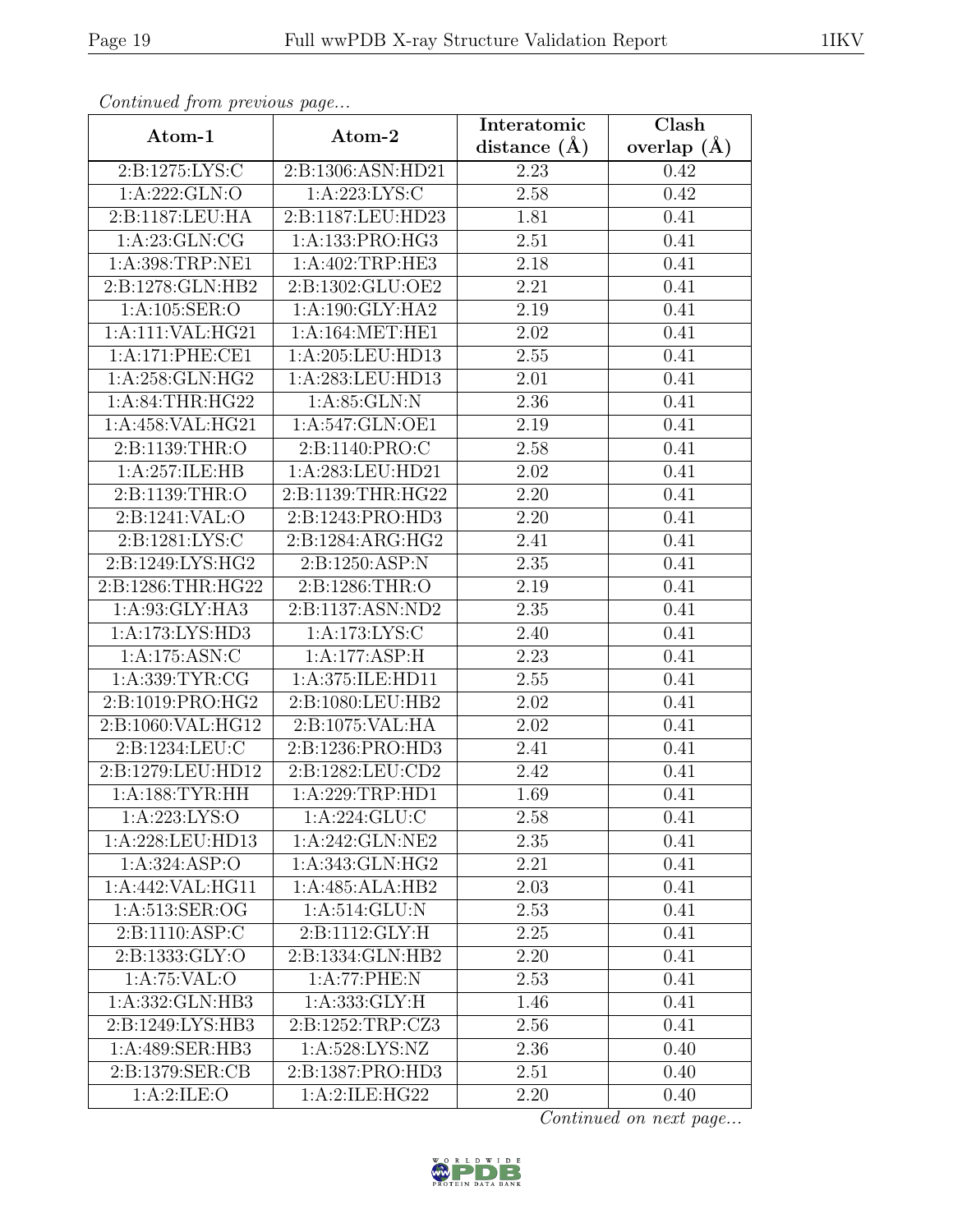| Atom-1              | Atom-2               | Interatomic      | Clash         |
|---------------------|----------------------|------------------|---------------|
|                     |                      | distance $(\AA)$ | overlap $(A)$ |
| 1: A: 363: ASN: HB2 | 1:A:511:ASP:OD2      | 2.21             | 0.40          |
| 2: B: 1278: GLN:O   | 2:B:1282:LEU:HD13    | 2.21             | 0.40          |
| 1:A:201:LYS:HB2     | 1: A:201:LYS:HE2     | 1.89             | 0.40          |
| 1:A:224:GLU:O       | 1:A:225:PRO:C        | 2.60             | 0.40          |
| 1: A: 382: ILE: O   | 2:B:1136:ASN:HB2     | 2.22             | 0.40          |
| 2:B:1047:ILE:HG13   | 2: B: 1047: ILE: O   | 2.21             | 0.40          |
| 2:B:1175:ASN:OD1    | 2: B: 1201: LYS: NZ  | 2.52             | 0.40          |
| 2: B: 1298: GLU: CG | 2: B: 1299: ALA: N   | 2.85             | 0.40          |
| 2:B:1142:ILE:H      | 2:B:1142:ILE:HG13    | 1.64             | 0.40          |
| 1: A:130: PHE:O     | 1: A: 131: THR: HG23 | 2.21             | 0.40          |
| 1:A:171:PHE:CD1     | 1:A:171:PHE:C        | 2.95             | 0.40          |
| 1:A:245:VAL:HG13    | 1:A:245:VAL:O        | 2.22             | 0.40          |
| 1:A:320:ASP:HA      | 1:A:321:PRO:HD3      | 1.93             | 0.40          |
| 1: A:354:TYR:OH     | 1: A: 356: ARG: HB3  | 2.20             | 0.40          |
| 2:B:1081:ASN:HD22   | 2:B:1154:LYS:HE3     | 1.86             | 0.40          |
| 2:B:1244:ILE:HD13   | 2:B:1427:TYR:CD2     | 2.57             | 0.40          |

There are no symmetry-related clashes.

### 5.3 Torsion angles (i)

#### 5.3.1 Protein backbone (i)

In the following table, the Percentiles column shows the percent Ramachandran outliers of the chain as a percentile score with respect to all X-ray entries followed by that with respect to entries of similar resolution.

The Analysed column shows the number of residues for which the backbone conformation was analysed, and the total number of residues.

| $\operatorname{Mol}$ | Chain | Analysed                                   | Favoured | Allowed   Outliers   Percentiles |           |             |                         |
|----------------------|-------|--------------------------------------------|----------|----------------------------------|-----------|-------------|-------------------------|
|                      |       | 552/560(99%)                               | 438(79%) | 78 (14%)                         | $36(6\%)$ | $\boxed{1}$ | $\overline{\mathbf{z}}$ |
|                      |       | $396/427$ (93\%)   333 (84\%)              |          | $44(11\%)$                       | 19(5%)    | $\boxed{2}$ | $\vert$ 13              |
| All                  | All   | $948/987 (96\%)$   771 (81\%)   122 (13\%) |          |                                  | 55(6%)    |             | 10                      |

All (55) Ramachandran outliers are listed below:

| 135<br>1065 | Mol | ${\rm Chain}$ | $\operatorname{Res}% \left( \mathcal{N}\right) \equiv\operatorname{Res}(\mathcal{N}_{0},\mathcal{N}_{0})$ | l'ype |
|-------------|-----|---------------|-----------------------------------------------------------------------------------------------------------|-------|
|             |     |               |                                                                                                           |       |
|             |     |               |                                                                                                           |       |

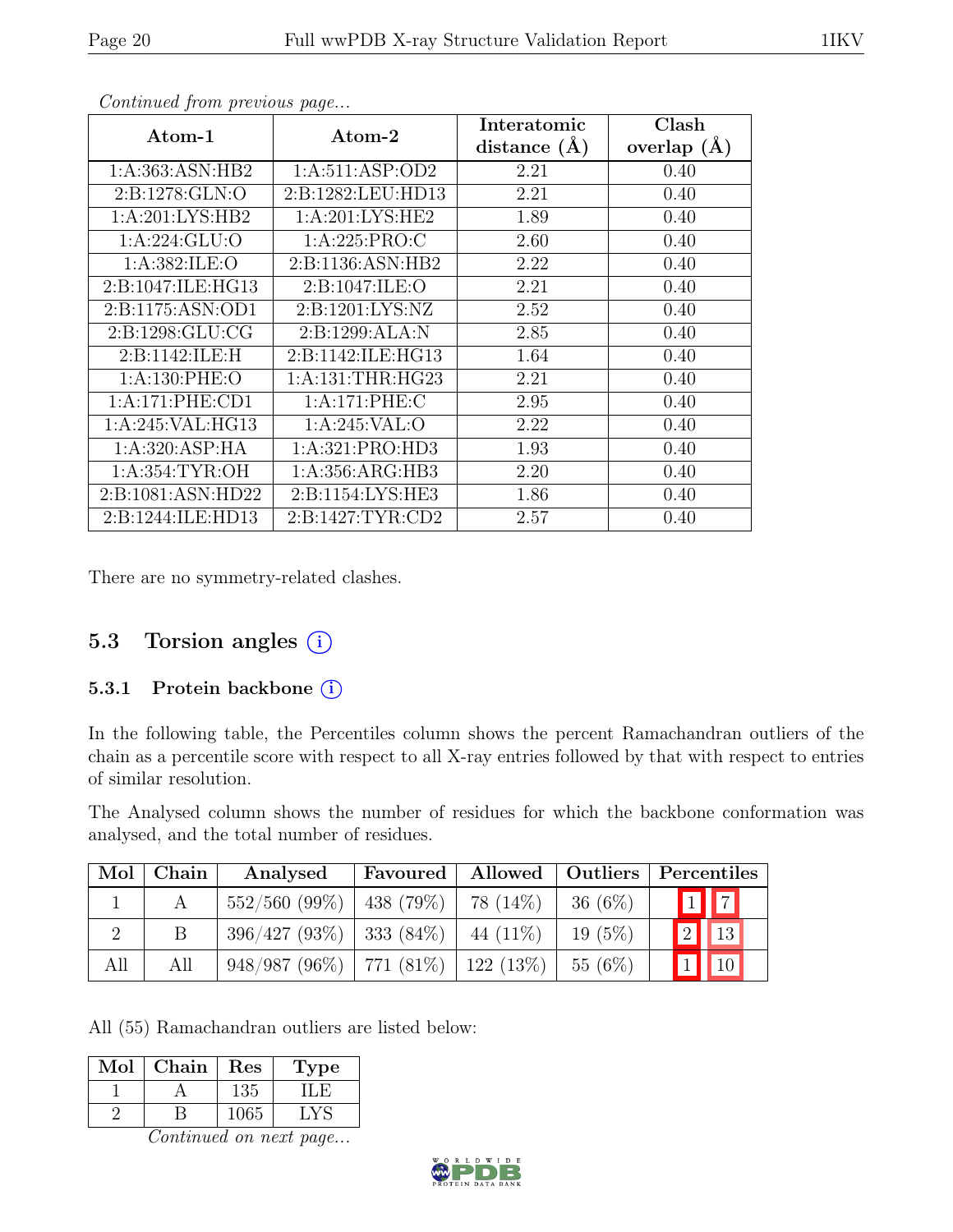| $\overline{\text{Mol}}$ | Chain                                                                                                                                                                                                                                                                      | Res               | Continuation from provided paga<br>$\mathrm{Type}$ |
|-------------------------|----------------------------------------------------------------------------------------------------------------------------------------------------------------------------------------------------------------------------------------------------------------------------|-------------------|----------------------------------------------------|
| $\overline{2}$          | $\overline{B}$                                                                                                                                                                                                                                                             | 1252              | <b>TRP</b>                                         |
| $\overline{2}$          | B                                                                                                                                                                                                                                                                          | $126\overline{7}$ | <b>ALA</b>                                         |
| $\overline{2}$          | $\overline{\mathbf{B}}$                                                                                                                                                                                                                                                    | 1294              | $\overline{\text{PRO}}$                            |
| $\mathbf{1}$            |                                                                                                                                                                                                                                                                            |                   | ILE                                                |
| $\overline{1}$          |                                                                                                                                                                                                                                                                            | $\frac{2}{5}$     | <b>ILE</b>                                         |
| $\mathbf{1}$            |                                                                                                                                                                                                                                                                            | $18\,$            | $\overline{\text{GLY}}$                            |
| $\overline{1}$          |                                                                                                                                                                                                                                                                            | 68                | $\overline{\text{SER}}$                            |
| $\overline{1}$          |                                                                                                                                                                                                                                                                            | $\overline{76}$   | $\overline{\text{ASP}}$                            |
| $\mathbf{1}$            |                                                                                                                                                                                                                                                                            | 123               | $\overline{\text{ASP}}$                            |
| $\mathbf{1}$            |                                                                                                                                                                                                                                                                            | 151               | $\overline{\text{GLN}}$                            |
| $\overline{1}$          |                                                                                                                                                                                                                                                                            | $152\,$           | $\overline{\text{GLY}}$                            |
| $\overline{1}$          |                                                                                                                                                                                                                                                                            | 223               | $\overline{\text{LYS}}$                            |
| $\overline{1}$          |                                                                                                                                                                                                                                                                            | 230               | <b>MET</b>                                         |
| $\mathbf{1}$            |                                                                                                                                                                                                                                                                            | 250               | $\overline{\text{ASP}}$                            |
| $\overline{1}$          | $\frac{\overline{A}}{\overline{A}}\frac{\overline{A}}{\overline{A}}\frac{\overline{A}}{\overline{A}}\frac{\overline{A}}{\overline{A}}\frac{\overline{A}}{\overline{A}}\frac{\overline{A}}{\overline{A}}\frac{\overline{A}}{\overline{A}}\frac{\overline{A}}{\overline{A}}$ | 286               | <b>THR</b>                                         |
| $\mathbf{1}$            |                                                                                                                                                                                                                                                                            | 427               | $\overline{\text{TYR}}$                            |
| $\overline{1}$          |                                                                                                                                                                                                                                                                            | 433               | <b>PRO</b>                                         |
| $\mathbf{1}$            |                                                                                                                                                                                                                                                                            | $\overline{438}$  | GLU                                                |
| $\overline{1}$          |                                                                                                                                                                                                                                                                            | 451               | <b>LYS</b>                                         |
| $\overline{2}$          | $\overline{B}$                                                                                                                                                                                                                                                             | 1136              | <b>ASN</b>                                         |
| $\overline{2}$          | $\overline{\mathbf{B}}$                                                                                                                                                                                                                                                    | <sup>1184</sup>   | <b>MET</b>                                         |
| $\overline{2}$          | $\overline{\mathrm{B}}$                                                                                                                                                                                                                                                    | 1247              | $\overline{\text{PRO}}$                            |
| $\overline{2}$          | $\overline{\mathrm{B}}$                                                                                                                                                                                                                                                    | 1248              | GLU                                                |
| $\overline{2}$          | $\overline{\mathrm{B}}$                                                                                                                                                                                                                                                    | 1251              | $\overline{\text{SER}}$                            |
|                         | $\overline{B}$                                                                                                                                                                                                                                                             | 1283              | <b>LEU</b>                                         |
| $\frac{2}{1}$           | $\overline{A}$                                                                                                                                                                                                                                                             | $268\,$           | SER                                                |
| $\overline{1}$          |                                                                                                                                                                                                                                                                            | $\overline{332}$  | GLN                                                |
| $\mathbf{1}$            | $\frac{\overline{A}}{\overline{A}}$                                                                                                                                                                                                                                        | 446               | <b>ALA</b>                                         |
| $\overline{2}$          | $\overline{\mathrm{B}}$                                                                                                                                                                                                                                                    | 1140              | $\overline{\text{PRO}}$                            |
| $\overline{2}$          | Β                                                                                                                                                                                                                                                                          | 1291              | GLU                                                |
| $\mathbf 1$             | $\overline{A}$                                                                                                                                                                                                                                                             | 66                | <b>LYS</b>                                         |
| $\mathbf 1$             |                                                                                                                                                                                                                                                                            | $\overline{78}$   | $\overline{\rm{ARG}}$                              |
| $\mathbf 1$             | $\frac{\overline{A}}{\overline{A}}$                                                                                                                                                                                                                                        | $195\,$           | ILE                                                |
| $\mathbf{1}$            |                                                                                                                                                                                                                                                                            | $226\,$           | $\overline{\text{PRO}}$                            |
| $\mathbf 1$             |                                                                                                                                                                                                                                                                            | 345               | $\overline{\text{PRO}}$                            |
| $\overline{1}$          | $\frac{\overline{A}}{\overline{A}}$                                                                                                                                                                                                                                        | 412               | <b>PRO</b>                                         |
| $\overline{1}$          | $\overline{A}$                                                                                                                                                                                                                                                             | 437               | <b>ALA</b>                                         |
| $\overline{c}$          | $\overline{\mathbf{B}}$                                                                                                                                                                                                                                                    | 1018              | $\overline{\text{GLY}}$                            |
| $\overline{2}$          | $\overline{B}$                                                                                                                                                                                                                                                             | $\overline{1113}$ | $\overline{\text{ASP}}$                            |
| $\overline{2}$          | $\overline{\mathrm{B}}$                                                                                                                                                                                                                                                    | $\overline{11}16$ | PHE                                                |
| $\overline{2}$          | $\overline{\mathrm{B}}$                                                                                                                                                                                                                                                    | 1345              | $\overline{\text{PRO}}$                            |
| $\overline{1}$          | $\overline{\rm A}$                                                                                                                                                                                                                                                         | 14                | $\overline{\text{PRO}}$                            |
|                         |                                                                                                                                                                                                                                                                            |                   |                                                    |

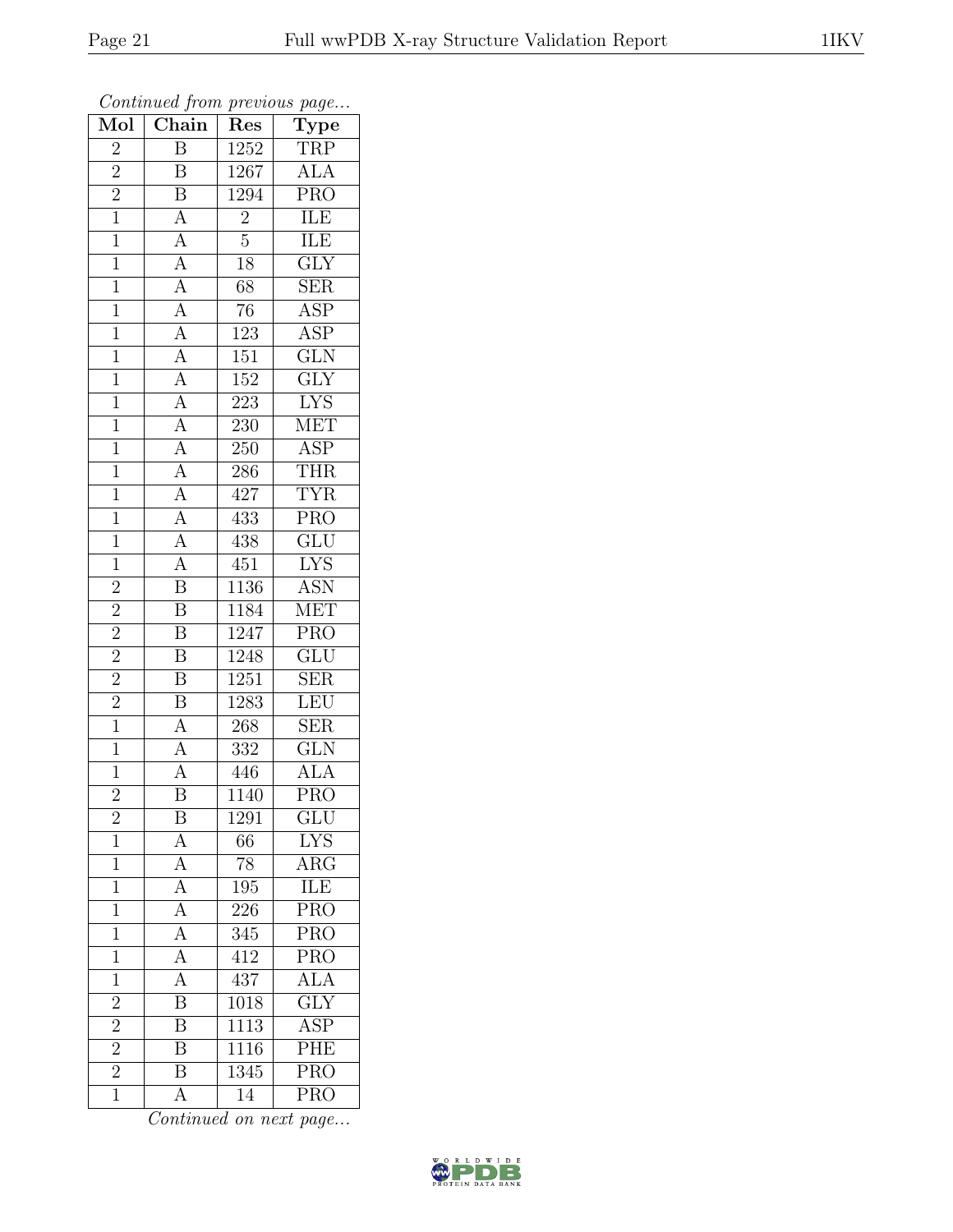|                |       | ≖    |             |
|----------------|-------|------|-------------|
| Mol            | Chain | Res  | <b>Type</b> |
| $\mathbf 1$    | А     | 358  | <b>ARG</b>  |
| $\mathbf{1}$   | А     | 411  | ILE         |
| $\overline{2}$ | B     | 1232 | <b>TYR</b>  |
| $\mathbf{1}$   | A     | 224  | <b>GLU</b>  |
| $\overline{2}$ | B     | 1111 | <b>VAL</b>  |
| $\overline{2}$ | B     | 1133 | <b>PRO</b>  |
| $\mathbf{1}$   | А     | 217  | <b>PRO</b>  |
| $\mathbf{1}$   | А     | 417  | VAL         |
| $\mathbf 1$    | A     | 466  | VAL         |
| $\overline{1}$ | A     | 537  | <b>PRO</b>  |
|                |       | 556  | ILE         |

#### 5.3.2 Protein sidechains (i)

In the following table, the Percentiles column shows the percent sidechain outliers of the chain as a percentile score with respect to all X-ray entries followed by that with respect to entries of similar resolution.

The Analysed column shows the number of residues for which the sidechain conformation was analysed, and the total number of residues.

|     | $Mol$   Chain | Analysed         | Rotameric   Outliers   Percentiles |           |         |    |  |
|-----|---------------|------------------|------------------------------------|-----------|---------|----|--|
|     |               | $494/500(99\%)$  | 457 $(92\%)$                       | $37(8\%)$ | 13      | 43 |  |
|     |               | $368/389$ (95\%) | $350(95\%)$                        | $18(5\%)$ | $125$ . | 61 |  |
| All | All           | 862/889 (97%)    | $807(94\%)$                        | 55 $(6%)$ | $17$ 51 |    |  |

All (55) residues with a non-rotameric sidechain are listed below:

| Mol         | Chain        | Res | <b>Type</b> |
|-------------|--------------|-----|-------------|
| 1           | А            | 53  | GLU         |
| 1           | A            | 101 | <b>LYS</b>  |
| 1           | A            | 110 | <b>ASP</b>  |
| $\mathbf 1$ | $\mathbf{A}$ | 113 | <b>ASP</b>  |
| $\mathbf 1$ | А            | 145 | <b>GLN</b>  |
| $\mathbf 1$ | A            | 151 | <b>GLN</b>  |
| $\mathbf 1$ | $\mathbf{A}$ | 174 | <b>GLN</b>  |
| 1           | A            | 179 | VAL         |
| 1           | A            | 182 | <b>GLN</b>  |
| 1           | A            | 185 | <b>ASP</b>  |
| $\mathbf 1$ | A            | 215 | <b>THR</b>  |
| 1           | А            | 216 | <b>THR</b>  |

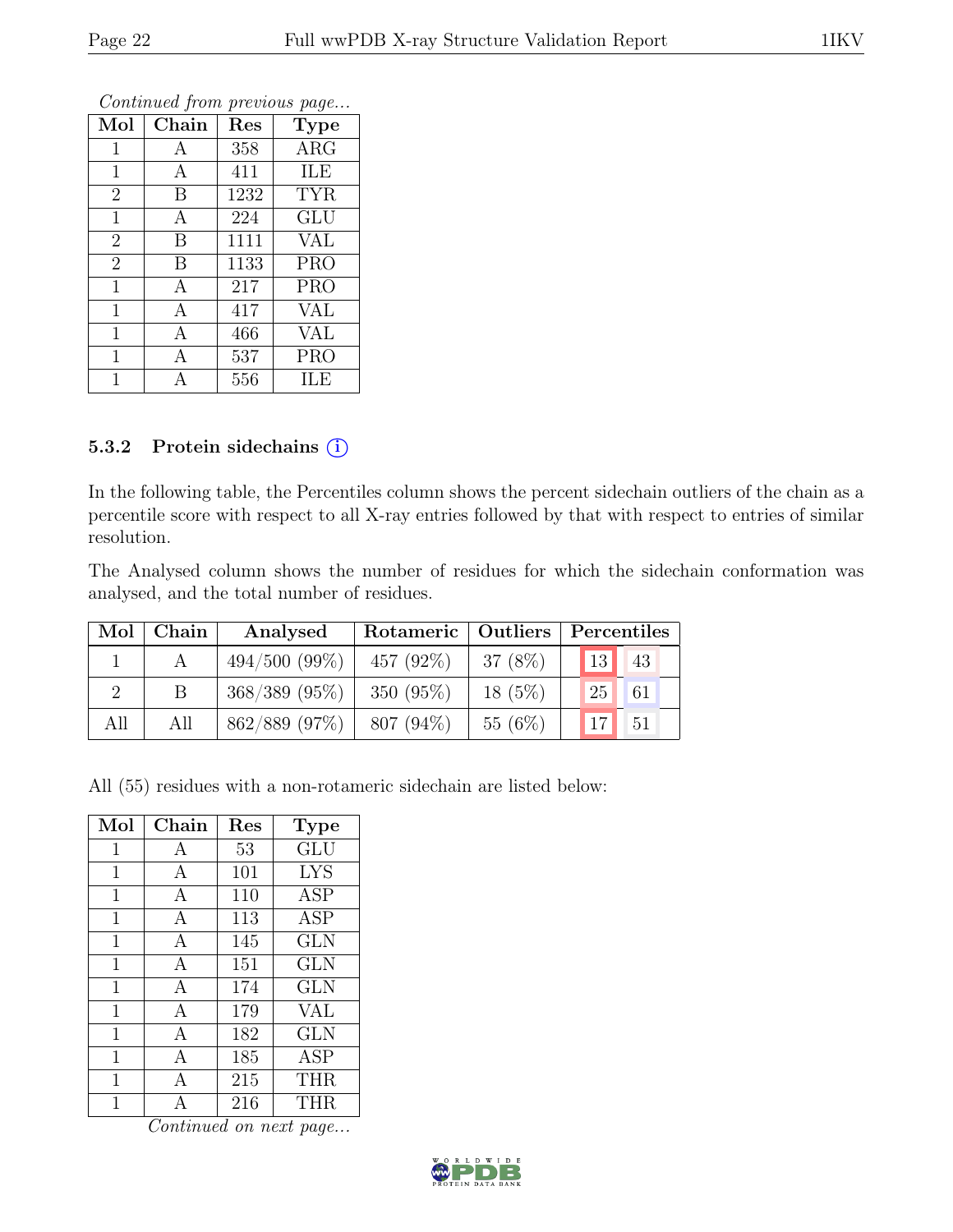| $\overline{\text{Mol}}$ | Chain                               | Res              | contenuou prom procto do pago<br>${\rm \bf Type}$ |
|-------------------------|-------------------------------------|------------------|---------------------------------------------------|
| $\mathbf{1}$            | $\overline{A}$                      | 219              | <b>LYS</b>                                        |
| $\mathbf{1}$            | $\overline{A}$                      | 227              | PHE                                               |
| $\overline{1}$          | $\overline{A}$                      | 234              | LEU                                               |
| $\mathbf{1}$            |                                     | 240              | <b>THR</b>                                        |
| $\mathbf 1$             | $\frac{\overline{A}}{\overline{A}}$ | 251              | SER                                               |
| $\mathbf{1}$            | $\overline{A}$                      | 260              | LEU                                               |
| $\overline{1}$          | $\overline{A}$                      | 280              | $\overline{\text{C} \text{YS}}$                   |
| $\mathbf{1}$            |                                     | 290              | <b>THR</b>                                        |
| $\mathbf{1}$            | $\frac{\overline{A}}{\overline{A}}$ | 307              | $\rm{ARG}$                                        |
| $\overline{1}$          |                                     | $\overline{325}$ | LEU                                               |
| $\mathbf{1}$            | $\overline{A}$                      | 332              | $\overline{\text{GLN}}$                           |
| $\overline{1}$          | $\overline{A}$                      | 345              | $\overline{\text{PRO}}$                           |
| $\overline{1}$          |                                     | 349              | LEU                                               |
| $\mathbf 1$             | $\frac{A}{A}$                       | 357              | <b>MET</b>                                        |
| $\mathbf{1}$            | $\overline{A}$                      | 362              | <b>THR</b>                                        |
| $\overline{1}$          | $\overline{A}$                      | 373              | $\overline{\text{GLN}}$                           |
| $\overline{1}$          |                                     | 402              | <b>TRP</b>                                        |
| $\mathbf{1}$            | $\frac{\overline{A}}{\overline{A}}$ | 404              | $\overline{\text{GLU}}$                           |
| $\mathbf{1}$            | $\overline{A}$                      | 410              | TRP                                               |
| $\mathbf{1}$            | $\overline{A}$                      | 417              | <b>VAL</b>                                        |
| $\mathbf{1}$            | $\overline{A}$                      | 432              | $\overline{\text{GLU}}$                           |
| $\overline{1}$          | $\overline{A}$                      | 469              | LEU                                               |
| $\mathbf{1}$            | $\frac{\overline{A}}{\overline{A}}$ | 517              | <b>LEU</b>                                        |
| $\mathbf{1}$            |                                     | 547              | $\overline{\text{GLN}}$                           |
| $\mathbf{1}$            | $\overline{A}$                      | 551              | LEU                                               |
| $\overline{2}$          | $\overline{\mathrm{B}}$             | 1035             | <b>VAL</b>                                        |
| $\overline{2}$          | $\overline{\mathrm{B}}$             | 1039             | <b>THR</b>                                        |
| $\overline{2}$          | $\bar{\text{B}}$                    | 1058             | <b>THR</b>                                        |
| $\overline{2}$          | $\overline{\mathrm{B}}$             | 1074             | LEU                                               |
| $\overline{c}$          | Β                                   | 1078             | $\rm{ARG}$                                        |
| $\overline{2}$          | $\overline{\rm B}$                  | 1139             | <b>THR</b>                                        |
| $\overline{2}$          | Β                                   | 1187             | LEU                                               |
| $\frac{2}{2}$           | $\overline{\mathrm{B}}$             | 1252             | <b>TRP</b>                                        |
|                         | $\overline{\mathrm{B}}$             | 1266             | <b>TRP</b>                                        |
| $\overline{2}$          | B                                   | 1293             | ILE                                               |
| $\overline{2}$          | $\overline{\mathrm{B}}$             | 1297             | $\overline{\text{GLU}}$                           |
| $\overline{2}$          | $\overline{\mathrm{B}}$             | 1330             | $\overline{\text{GLN}}$                           |
| $\overline{c}$          | $\overline{\mathrm{B}}$             | 1345             | PRO                                               |
| $\overline{2}$          | $\overline{\mathrm{B}}$             | 1356             | $\overline{\text{ARG}}$                           |
| $\overline{2}$          | $\overline{\mathrm{B}}$             | 1410             | TRP                                               |
| $\overline{2}$          | $\overline{\mathrm{B}}$             | 1422             | LEU                                               |
| $\overline{2}$          | Β                                   | 1425             | LEU                                               |

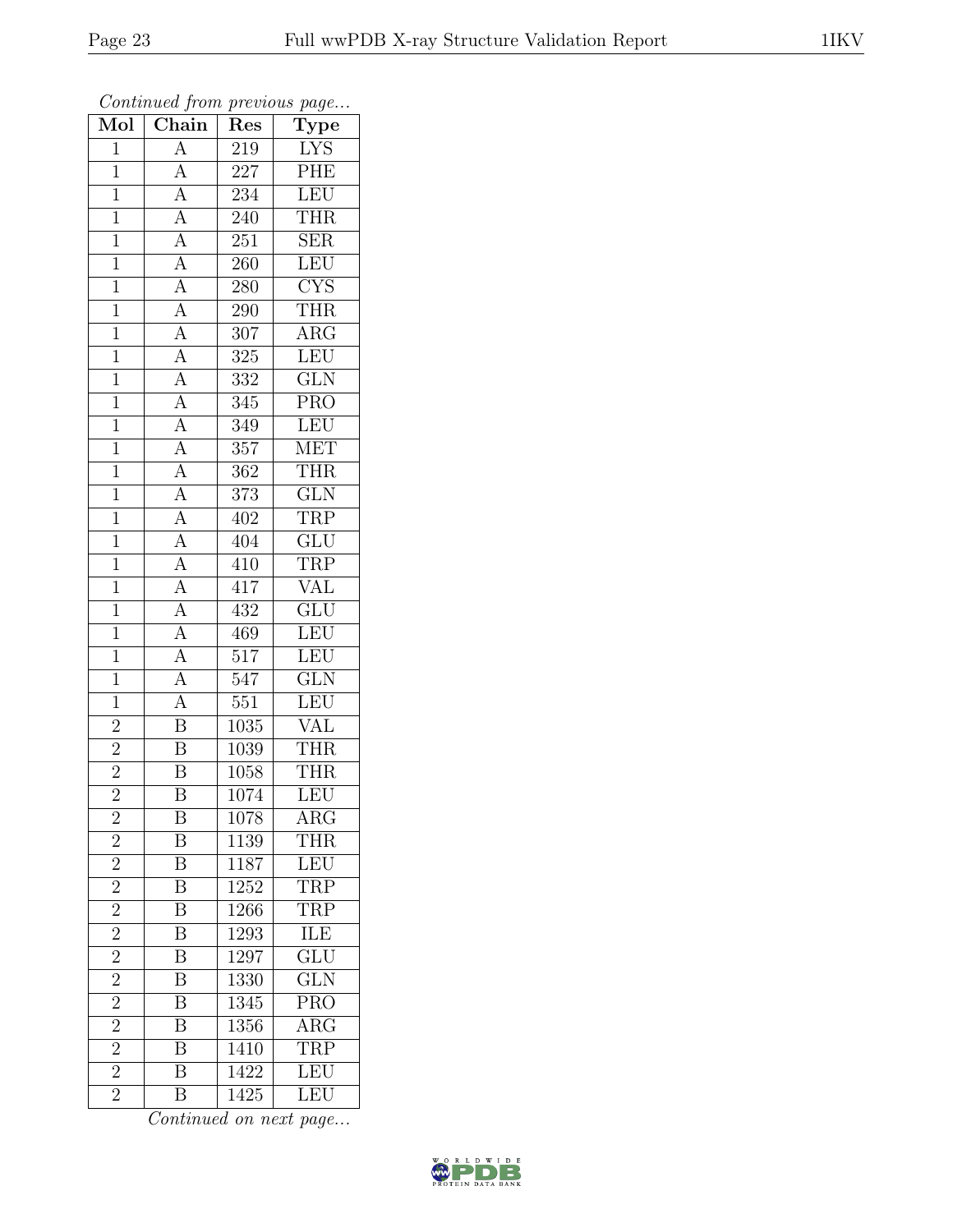Continued from previous page...

| Chain | Res | $\mathbf{p}$ |
|-------|-----|--------------|
|       |     |              |

Sometimes sidechains can be flipped to improve hydrogen bonding and reduce clashes. All (19) such sidechains are listed below:

| Mol            | Chain                   | Res  | <b>Type</b>             |
|----------------|-------------------------|------|-------------------------|
| $\mathbf 1$    | $\overline{A}$          | 54   | $\overline{A}$ SN       |
| $\mathbf{1}$   | $\overline{A}$          | 145  | GLN                     |
| $\mathbf{1}$   | $\overline{A}$          | 151  | <b>GLN</b>              |
| $\mathbf{1}$   | $\overline{A}$          | 182  | <b>GLN</b>              |
| $\overline{1}$ | $\overline{A}$          | 242  | <b>GLN</b>              |
| $\mathbf{1}$   | $\overline{A}$          | 278  | $\overline{\text{GLN}}$ |
| $\mathbf{1}$   | $\overline{A}$          | 361  | <b>HIS</b>              |
| $\overline{1}$ | $\overline{A}$          | 407  | <b>GLN</b>              |
| $\mathbf{1}$   | $\overline{A}$          | 475  | <b>GLN</b>              |
| $\mathbf{1}$   | $\overline{A}$          | 524  | <b>GLN</b>              |
| $\overline{1}$ | $\overline{A}$          | 545  | <b>ASN</b>              |
| $\overline{1}$ | $\overline{A}$          | 547  | <b>GLN</b>              |
| $\overline{2}$ | $\overline{\mathrm{B}}$ | 1081 | <b>ASN</b>              |
| $\overline{2}$ | B                       | 1137 | <b>ASN</b>              |
| $\overline{2}$ | $\overline{\mathrm{B}}$ | 1161 | $\overline{\text{GLN}}$ |
| $\overline{2}$ | $\overline{\mathbf{B}}$ | 1182 | <b>GLN</b>              |
| $\overline{2}$ | $\boldsymbol{B}$        | 1258 | <b>GLN</b>              |
| $\overline{2}$ | $\overline{\mathrm{B}}$ | 1306 | ASN                     |
| $\overline{2}$ | B                       | 1418 | <b>ASN</b>              |

#### 5.3.3 RNA  $(i)$

There are no RNA molecules in this entry.

### 5.4 Non-standard residues in protein, DNA, RNA chains  $(i)$

There are no non-standard protein/DNA/RNA residues in this entry.

### 5.5 Carbohydrates  $(i)$

There are no monosaccharides in this entry.

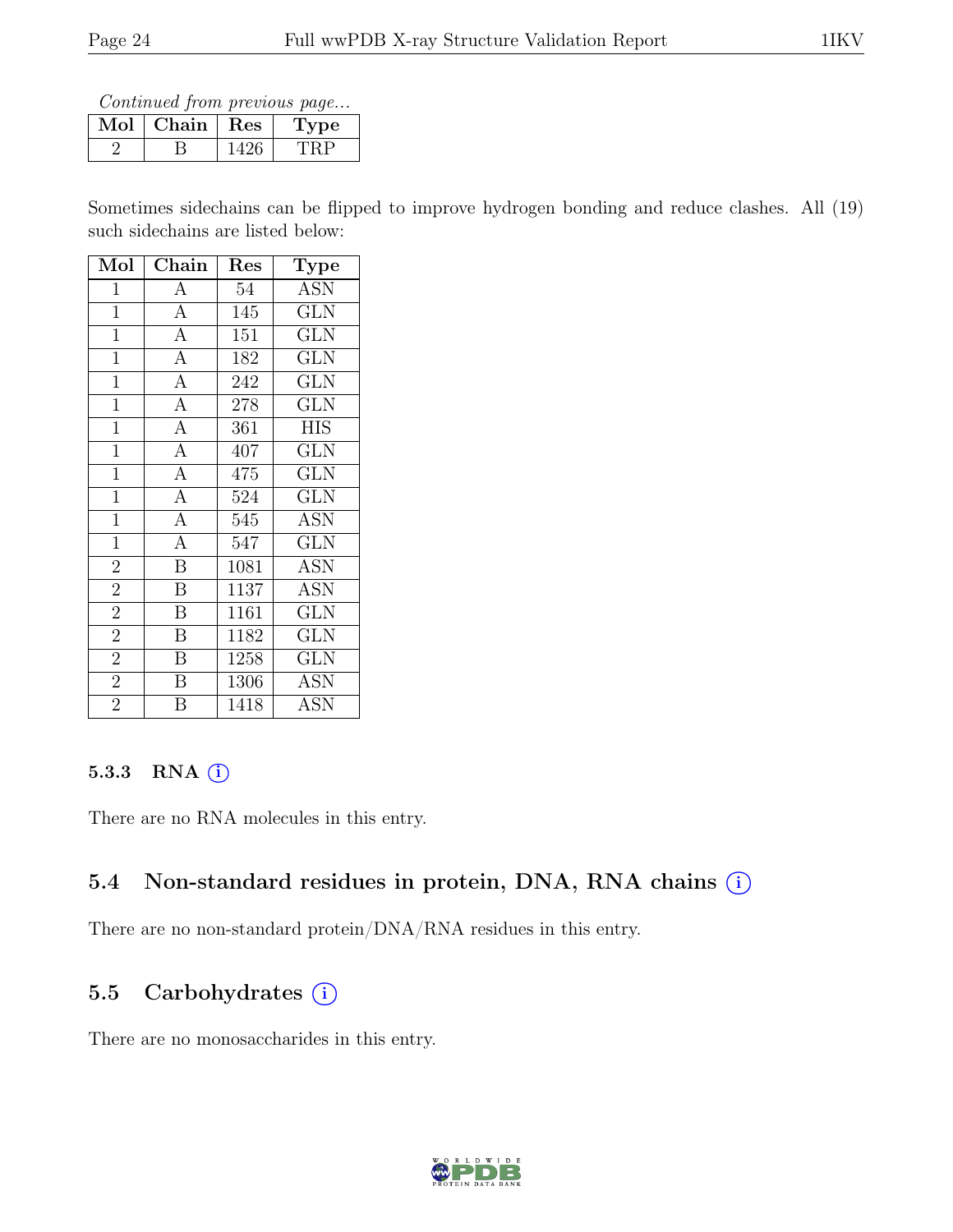# 5.6 Ligand geometry  $(i)$

1 ligand is modelled in this entry.

In the following table, the Counts columns list the number of bonds (or angles) for which Mogul statistics could be retrieved, the number of bonds (or angles) that are observed in the model and the number of bonds (or angles) that are defined in the Chemical Component Dictionary. The Link column lists molecule types, if any, to which the group is linked. The Z score for a bond length (or angle) is the number of standard deviations the observed value is removed from the expected value. A bond length (or angle) with  $|Z| > 2$  is considered an outlier worth inspection. RMSZ is the root-mean-square of all Z scores of the bond lengths (or angles).

| Mol | <b>Type</b> | Chain |      |                          |            |      | Res     | Link     | Bond lengths |        |  | Bond angles |  |  |
|-----|-------------|-------|------|--------------------------|------------|------|---------|----------|--------------|--------|--|-------------|--|--|
|     |             |       |      |                          | Counts     | RMSZ | # Z     | Counts   | RMSZ         | Z<br># |  |             |  |  |
|     | EFZ         |       | 2000 | $\overline{\phantom{a}}$ | 23, 23, 23 | 4.53 | 12(52%) | 36,36,36 | 1.77         | 10 /   |  |             |  |  |

In the following table, the Chirals column lists the number of chiral outliers, the number of chiral centers analysed, the number of these observed in the model and the number defined in the Chemical Component Dictionary. Similar counts are reported in the Torsion and Rings columns. '-' means no outliers of that kind were identified.

|     |      |  | Mol   Type   Chain   Res   Link   Chirals   Torsions   Rings |  |
|-----|------|--|--------------------------------------------------------------|--|
| EFZ | 2000 |  | $\left  \frac{4/10/32/32}{4} \right $ 0/3/3/3                |  |

All (12) bond length outliers are listed below:

| Mol | Chain | Res  | <b>Type</b> | Atoms    | $\mathbf{Z}$ | Observed(A) | Ideal(A) |
|-----|-------|------|-------------|----------|--------------|-------------|----------|
| 3   | А     | 2000 | EFZ         | $C4-CL$  | $-17.96$     | 1.35        | 1.74     |
| 3   | A     | 2000 | EFZ         | $C9-C8$  | 5.29         | 1.35        | 1.19     |
| 3   | A     | 2000 | EFZ         | $C7-C6$  | 5.03         | 1.58        | 1.51     |
| 3   | A     | 2000 | EFZ         | $C5-C6$  | 3.79         | 1.45        | 1.39     |
| 3   | A     | 2000 | EFZ         | $C1-C6$  | 3.43         | 1.44        | 1.40     |
| 3   | A     | 2000 | EFZ         | $C14-N$  | 3.31         | 1.42        | 1.35     |
| 3   | A     | 2000 | EFZ         | $C5-C4$  | 3.01         | 1.43        | 1.38     |
| 3   | A     | 2000 | EFZ         | $C13-C7$ | 2.97         | 1.60        | 1.53     |
| 3   | А     | 2000 | EFZ         | $C3-C2$  | 2.84         | 1.43        | 1.38     |
| 3   | А     | 2000 | EFZ         | $C3-C4$  | 2.71         | 1.43        | 1.38     |
| 3   | A     | 2000 | EFZ         | $C2-C1$  | 2.25         | 1.43        | 1.39     |
| 3   | А     | 2000 | EFZ         | C12-C11  | 2.11         | 1.56        | 1.48     |

All (10) bond angle outliers are listed below:

|  |  | $\mid$ Mol $\mid$ Chain $\mid$ Res $\mid$ Type $\mid$ Atoms | $\mid$ Observed $({}^o)$ $\mid$ Ideal $({}^o)$ |        |
|--|--|-------------------------------------------------------------|------------------------------------------------|--------|
|  |  | 2000   EFZ   C12-C10-C9   -3.55                             | 109.42                                         | 119.06 |

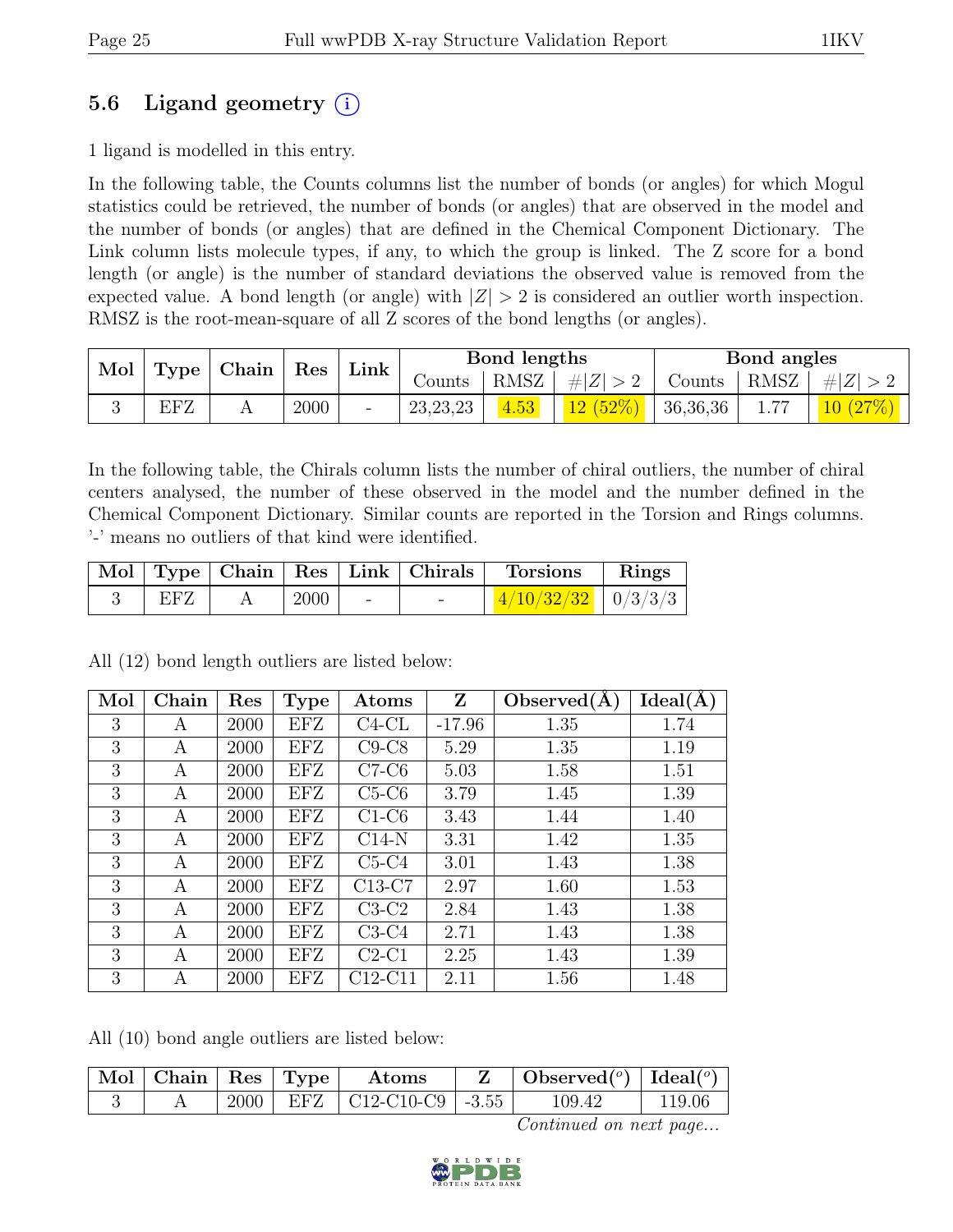|--|

| Mol | Chain | Res  | <b>Type</b> | Atoms                                           | Z       | Observed $(°)$ | Ideal $(°)$ |
|-----|-------|------|-------------|-------------------------------------------------|---------|----------------|-------------|
| 3   | A     | 2000 | <b>EFZ</b>  | O <sub>2</sub> -C <sub>7</sub> -C <sub>13</sub> | 3.54    | 111.29         | 104.76      |
| 3   | А     | 2000 | EFZ         | C7-O2-C14                                       | $-3.42$ | 115.21         | 121.44      |
| 3   | A     | 2000 | EFZ         | $O2-C14-N$                                      | 3.12    | 122.41         | 117.07      |
| 3   | А     | 2000 | EFZ         | $O2-C7-C6$                                      | 3.11    | 113.84         | 111.64      |
| 3   | А     | 2000 | EFZ         | $C4-C5-C6$                                      | 2.82    | 122.27         | 118.39      |
| 3   | А     | 2000 | EFZ         | $O2-C7-C8$                                      | $-2.79$ | 101.91         | 108.32      |
| 3   | А     | 2000 | <b>EFZ</b>  | F3-C13-C7                                       | $-2.46$ | 108.78         | 111.79      |
| 3   | А     | 2000 | EFZ         | $C5-C6-C7$                                      | 2.37    | 125.47         | 122.71      |
| 3   | А     | 2000 | EFZ         | $\overline{C}$ 11-C10-C9                        | 2.31    | 125.33         | 119.06      |

There are no chirality outliers.

All (4) torsion outliers are listed below:

| Mol | Chain | Res  | Type       | Atoms          |
|-----|-------|------|------------|----------------|
| -3  |       | 2000 | <b>EFZ</b> | F1-C13-C7-O2   |
| 3   |       | 2000 | <b>EFZ</b> | F3-C13-C7-O2   |
| -3  |       | 2000 | <b>EFZ</b> | $C7-C8-C9-C10$ |
| 3   |       | 2000 | EFZ        | F2-C13-C7-O2   |

There are no ring outliers.

No monomer is involved in short contacts.

The following is a two-dimensional graphical depiction of Mogul quality analysis of bond lengths, bond angles, torsion angles, and ring geometry for all instances of the Ligand of Interest. In addition, ligands with molecular weight > 250 and outliers as shown on the validation Tables will also be included. For torsion angles, if less then 5% of the Mogul distribution of torsion angles is within 10 degrees of the torsion angle in question, then that torsion angle is considered an outlier. Any bond that is central to one or more torsion angles identified as an outlier by Mogul will be highlighted in the graph. For rings, the root-mean-square deviation (RMSD) between the ring in question and similar rings identified by Mogul is calculated over all ring torsion angles. If the average RMSD is greater than 60 degrees and the minimal RMSD between the ring in question and any Mogul-identified rings is also greater than 60 degrees, then that ring is considered an outlier. The outliers are highlighted in purple. The color gray indicates Mogul did not find sufficient equivalents in the CSD to analyse the geometry.

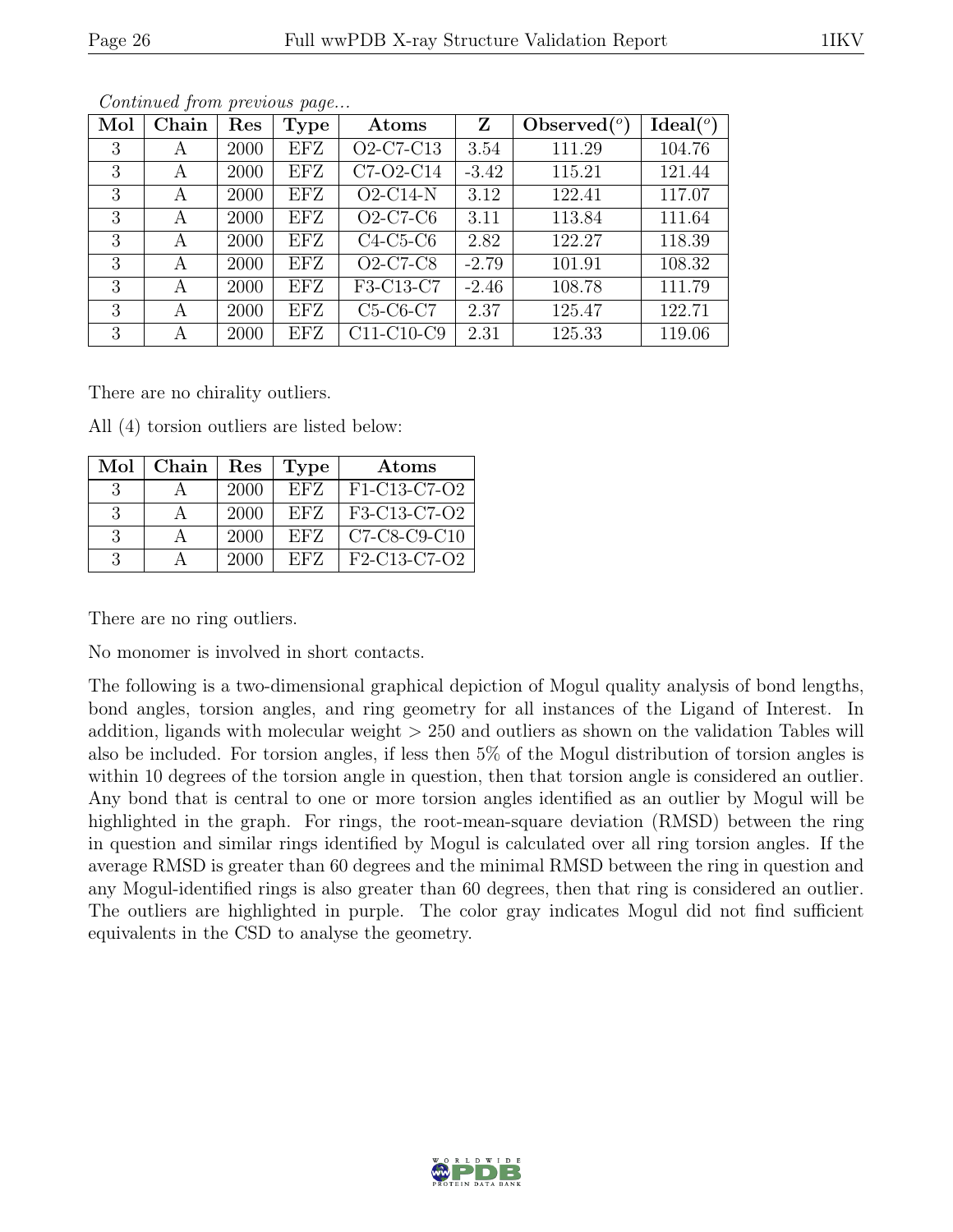

# 5.7 Other polymers (i)

There are no such residues in this entry.

# 5.8 Polymer linkage issues (i)

There are no chain breaks in this entry.

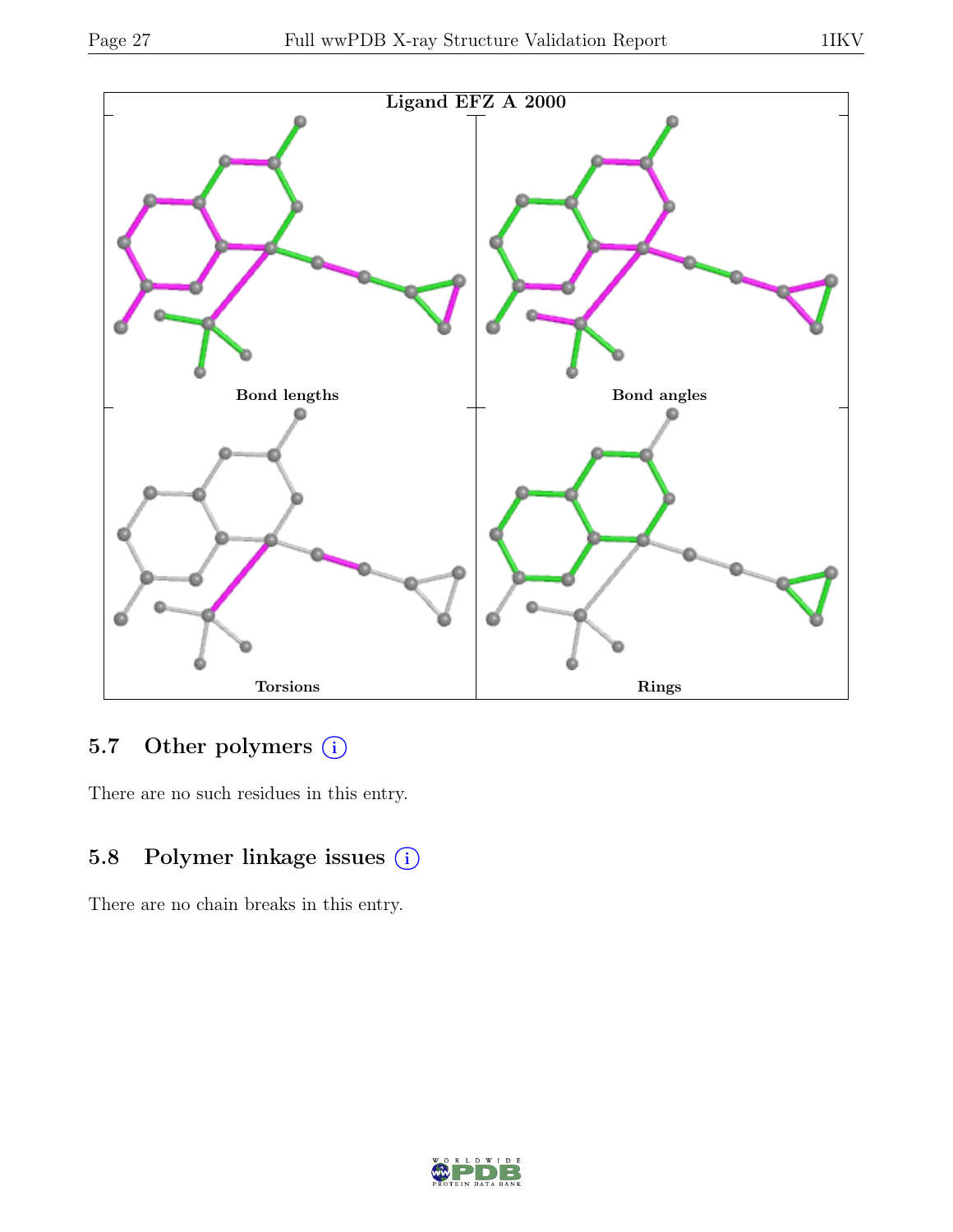# 6 Fit of model and data  $(i)$

# 6.1 Protein, DNA and RNA chains  $(i)$

In the following table, the column labelled  $#RSRZ>2$  contains the number (and percentage) of RSRZ outliers, followed by percent RSRZ outliers for the chain as percentile scores relative to all X-ray entries and entries of similar resolution. The OWAB column contains the minimum, median,  $95<sup>th</sup>$  percentile and maximum values of the occupancy-weighted average B-factor per residue. The column labelled ' $Q<.9$ ' lists the number of (and percentage) of residues with an average occupancy less than 0.9.

| Mol | Chain | Analysed        | ${ <\hspace{-1.5pt} {\rm RSRZ}\hspace{-1.5pt}>}$ | $\#\text{RSRZ}\text{>2}$ | $OWAB(A^2)$      | Q <sub>0.9</sub> |
|-----|-------|-----------------|--------------------------------------------------|--------------------------|------------------|------------------|
|     |       | $556/560(99\%)$ | $-0.23$                                          | $1(0\%)$ 95 87           | 13, 52, 89, 125  | $2(0\%)$         |
|     |       | $404/427(94\%)$ | $-0.25$                                          | $4(0\%)$ 82<br>59        | 14, 43, 107, 122 | $9(2\%)$         |
| All | All   | 960/987(97%)    | $-0.24$                                          | $5(0\%)$ 91 75           | 13, 48, 100, 125 | 11(1%)           |

All (5) RSRZ outliers are listed below:

| Mol | Chain | Res  | <b>Type</b>             | <b>RSRZ</b> |
|-----|-------|------|-------------------------|-------------|
| 2   |       | 1067 | $\overline{\text{ASP}}$ | 3.8         |
| 2   |       | 1277 | ARG                     | 2.2         |
| 9   |       | 1231 | <b>GLY</b>              | 2.1         |
| 2   |       | 1294 | <b>PRO</b>              | 2.1         |
|     |       | 446  |                         | 2.0         |

## 6.2 Non-standard residues in protein, DNA, RNA chains (i)

There are no non-standard protein/DNA/RNA residues in this entry.

## 6.3 Carbohydrates  $(i)$

There are no monosaccharides in this entry.

## 6.4 Ligands  $(i)$

In the following table, the Atoms column lists the number of modelled atoms in the group and the number defined in the chemical component dictionary. The B-factors column lists the minimum, median,  $95<sup>th</sup>$  percentile and maximum values of B factors of atoms in the group. The column labelled 'Q< 0.9' lists the number of atoms with occupancy less than 0.9.